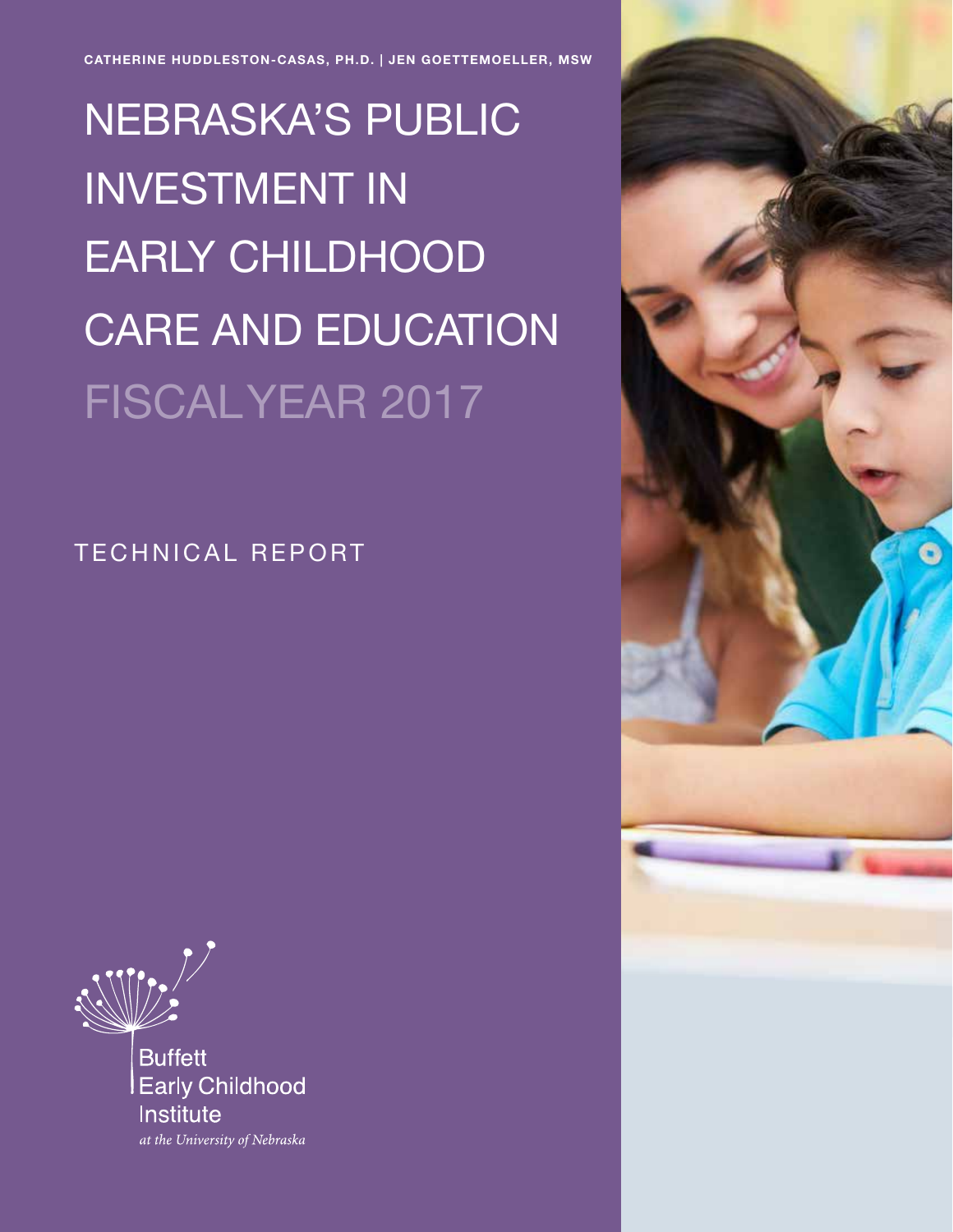2 Nebraska's Public Investment in Early Childhood Care and Education: Fiscal Year 2017 Nebraska's Public Investment in Early Childhood Care and Education: Fiscal Year 2017 3

Huddleston-Casas, C. & Goettemoeller, J. (2020). *Nebraska's public investment in early childhood care and education, Fiscal Year 2017: Technical Report.* Omaha, NE: Buffett Early Childhood Institute at the University of Nebraska.

Copyright © 2020 Buffett Early Childhood Institute.

The Buffett Early Childhood Institute at the University of Nebraska does not discriminate based on race, color, ethnicity, national origin, sex, pregnancy, sexual orientation, gender identity, religion, disability, age, genetic information, veteran status, marital status, and/or political affiliation in its programs, activities, or employment.

The Buffett Early Childhood Institute at the University of Nebraska promotes the development and learning of children from birth through age 8. Our vision is to make Nebraska the best place in the nation to be a baby.

Visit buffettinstitute.nebraska.edu for more information.

#### ACKNOWLEDGMENTS

The Buffett Early Childhood Institute at the University of Nebraska would like to acknowledge those whose assistance was invaluable in the development of this report, especially report co-authors Catherine Huddleston-Casas, associate director of early childhood workforce planning and development at the Buffett Institute, and policy consultant Jen Goettemoeller. Both brought leadership and years of expertise to the conceptualization and development of the report, as well as painstaking efforts to ensure the accuracy of the information that is presented.

Colleagues from Nebraska state agencies and organizations provided essential assistance to the development of the report, including:

The Nebraska Department of Health and Human Services, the Nebraska Department of Education, and the Nebraska Children and Families Foundation for their commitment to and assistance in identifying funding amounts.

The Nebraska Early Childhood Workforce Commission for its work to drive public and policymaker attention to the needs of fully funding a high-quality early childhood system for children birth through Grade 3.

NEBRASKA'S PUBLIC INVESTMENT IN EARLY CHILDHOOD CARE AND EDUCATION FISCAL YEAR 2017

CATHERINE HUDDLESTON-CASAS, PH.D. | JEN GOETTEMOELLER, MSW

TECHNICAL REPORT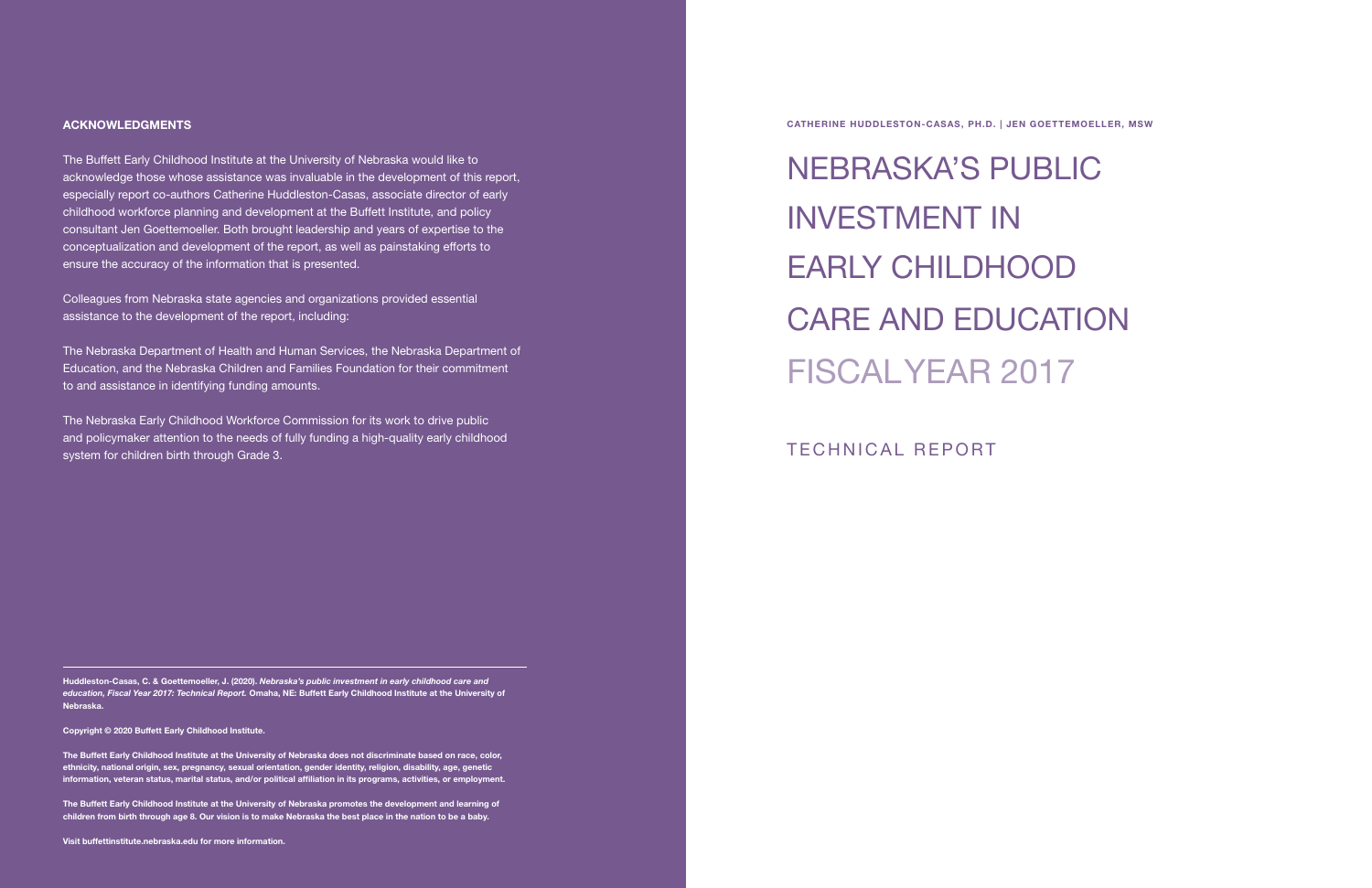# **Contents**

| <b>Quality-Oriented</b>                                                       |  |
|-------------------------------------------------------------------------------|--|
|                                                                               |  |
|                                                                               |  |
|                                                                               |  |
| Child Care and                                                                |  |
| Child and Adult Care                                                          |  |
|                                                                               |  |
|                                                                               |  |
| Tax Equity and Educational Opportunities Support Act - Early Childhood        |  |
|                                                                               |  |
|                                                                               |  |
|                                                                               |  |
|                                                                               |  |
| Nebraska Department of Education Administration of Early Childhood Programs38 |  |
| Nebraska Department of Education - Flow-Through Provider Fees 40              |  |
|                                                                               |  |
|                                                                               |  |
|                                                                               |  |

| NEBRASKA DEPARTMENT OF EDUCATION ADMINISTRATION |                                                     |
|-------------------------------------------------|-----------------------------------------------------|
|                                                 |                                                     |
|                                                 |                                                     |
|                                                 |                                                     |
|                                                 | SHARE OF PUBLIC CONTRIBUTION BY FINANCE MECHANISM14 |

| <b>TABLES</b>    |                                                  |
|------------------|--------------------------------------------------|
|                  |                                                  |
|                  |                                                  |
| <b>FIGURES</b>   |                                                  |
| <b>FIGURE 1</b>  |                                                  |
| <b>FIGURE 2</b>  | SHARE OF PUBLIC CONTRIBUTION BY FINANCE MECHANIS |
| <b>FIGURE 3</b>  |                                                  |
| <b>FIGURE 4</b>  |                                                  |
| <b>FIGURE 5</b>  |                                                  |
| <b>FIGURE 6</b>  |                                                  |
| <b>FIGURE 7</b>  |                                                  |
| <b>FIGURE 8</b>  |                                                  |
| <b>FIGURE 9</b>  |                                                  |
| <b>FIGURE 10</b> |                                                  |
| <b>FIGURE 11</b> |                                                  |
| <b>FIGURE 12</b> | EARLY CHILDHOOD PROVIDER APPROPRIATIONS          |
| <b>FIGURE 13</b> | NEBRASKA DEPARTMENT OF EDUCATION ADMINISTRATION  |
| <b>FIGURE 14</b> |                                                  |
|                  |                                                  |
|                  |                                                  |

| <b>TABLE 1</b> |  |
|----------------|--|
|                |  |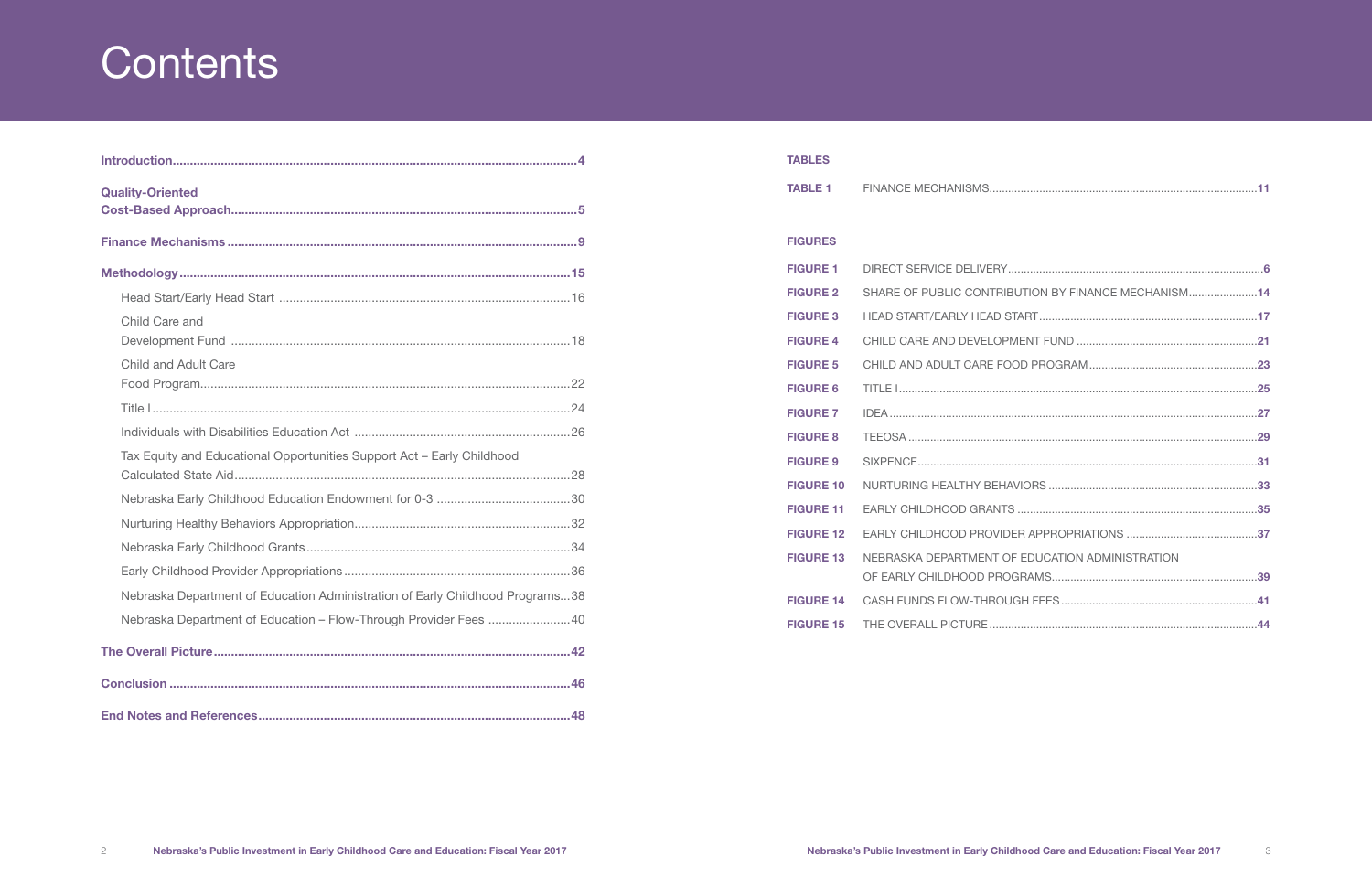# Quality-Oriented Cost-Based Approach

The following section is an explanation of a quality-oriented cost-based approach to financing early care and education.

# **Introduction**

Released in January 2020, *Elevating Nebraska's Early Childhood Workforce: Report and Recommendations of the Nebraska Early Childhood Workforce Commission*<sup>i</sup> , lays out a bold vision for Nebraska. The culmination of three years of work carried out by the Nebraska Early Childhood Workforce Commission, the report identifies the early childhood workforce as essential to the social and economic well-being of communities and critical to the state's future. The vision—Nebraskans elevate the early childhood workforce to a priority profession benefiting all children from birth through Grade 3—calls for making investments in early care and education professionals a priority and recommends the pursuit of four interdependent goals—addressing workforce qualifications, fully funding the early care and education system, building public will, and engaging communities in implementation—to achieve that vision.

With full funding of the early care and education system as a goal, the commission sought to understand the gap between what it costs to support high-quality early care and education and the level at which Nebraska's system is currently funded. The money used to finance early care and education comes from both public and private sectors. Publicsector contributions include federal, state, and local government funds. Private-sector contributions are primarily made up of the money families spend on the tuition and fees charged for services rendered but also include funds from the business and philanthropic communities. The commission asked the question, "What is Nebraska investing now?"

To begin to address the question of what Nebraska is investing now, this study examined the federal- and state-level sources of public funds for Nebraska's early care and education system. The data presented within are from Fiscal Year 2017—the most recent year for which complete data to inform the work of the commission could be accessed.

The purpose of this technical report of Nebraska's public investment in early childhood care and education for fiscal year 2017 is two-fold: to describe the methods used to establish an estimate of the federal- and state-level public-sector contributions to Nebraska's total investment in early care and education and to establish a baseline of investment enabling us to track change over time.

The information provided is organized into four sections:

- 1. Explanation of a quality-oriented cost-based approach to financing early care and education
- 2. Overview of the finance mechanisms included in the estimate
- 3. Detailed accounting of the methodology including data sources and funding flow for each finance mechanism
- 4. The overall picture of the flow of public-sector funds through finance mechanisms to early care and education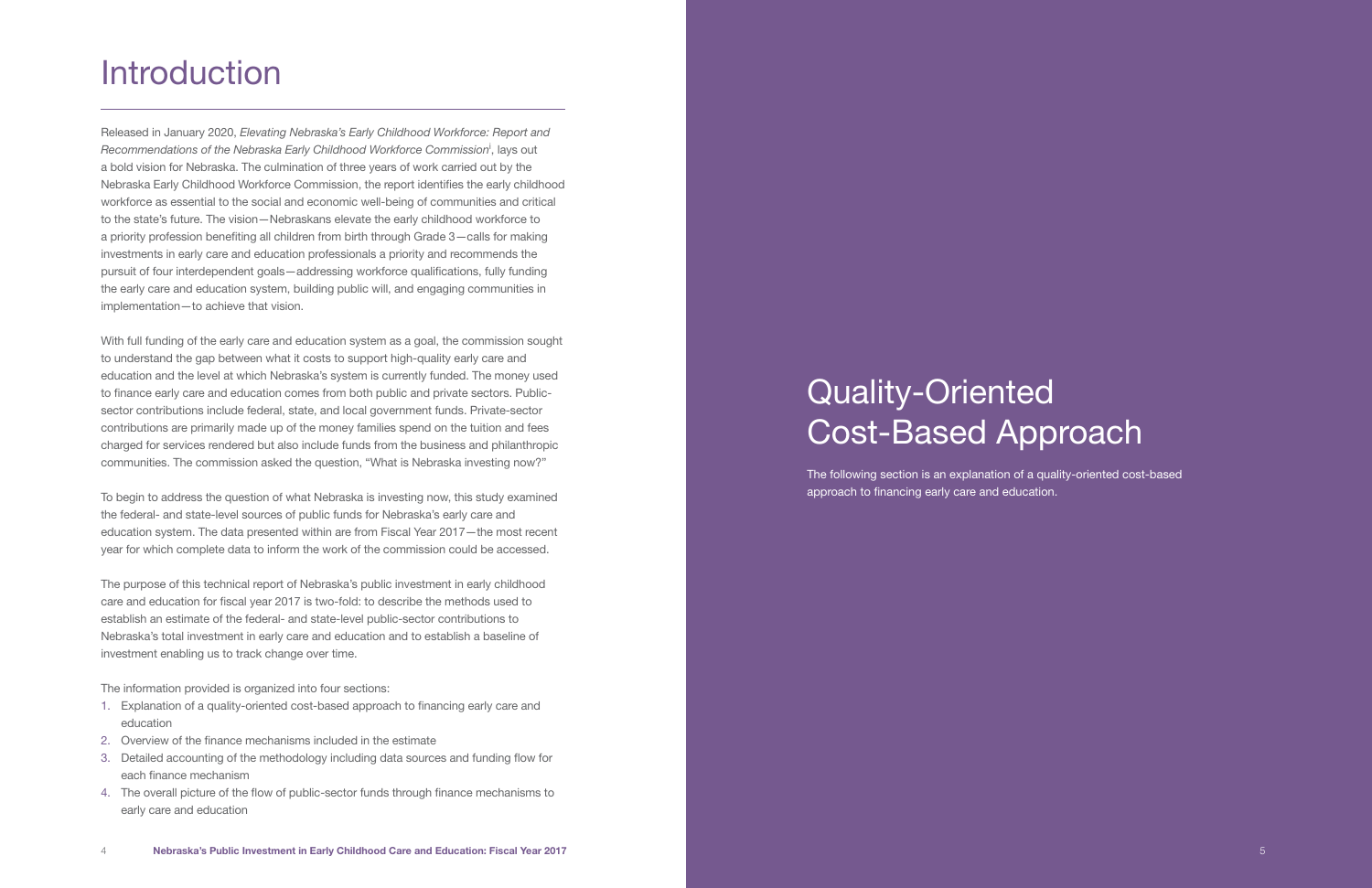In 2018 the National Academies of Sciences, Engineering, and Medicine (the Academies) published *Transforming the Financing of Early Care and Education*ii. Authored by a committee of experts convened by the Academies, the resulting consensus report outlines a framework for a funding strategy that would provide reliable, accessible high-quality early care and education for young children from birth to Kindergarten entry that includes a highly qualified and adequately compensated workforce. What sets the estimates developed in the *Transforming* report apart from previous models is a strict adherence to research-based recommendations. Subjected to a rigorous and independent peer-review process prior to publication, the framework proposed in the *Transforming* report reflects what the sciences of early childhood development and early learning have established are necessary to support best practices of early care and education professionals for optimal development of young children starting at birth. The *Transforming* report recommends the use of a quality-oriented cost-based approach to financing early care and education.

A quality-oriented cost-based (QOCB) approach sets funding targets to levels that meet the total cost of high-quality early care and education, including a highly qualified, adequately compensated early childhood workforce. This approach places the emphasis on developing funding levels to cover the cost of quality for all children instead of letting quality and access be determined by the available funding. Figure 1 identifies the early care and education system separated into three interdependent functions: direct service delivery, workforce support, and quality assurance. Recognizing interdependence among these functions is essential to understanding that successful investment in the early childhood workforce is contingent on purposeful coordination of effort and resources across the system.

#### FIGURE 1 | DIRECT SERVICE DELIVERY



### Quality-Oriented Cost-Based Approach

#### DIRECT SERVICE DELIVERY

Direct service delivery is the most visible function of the early care and education system, accounting for the onsite costs incurred by the home-based, center-based, and school-based providers that families take their children to every day. Examples include teacher compensation, adequate staffing levels to cover hours of operation, and maintenance of facilities and equipment. Two types of capital costs contribute to facilities costs: immediate costs for modernizing or building facilities (transition costs) and long-term costs (occupancy costs) for maintenance or rental costs of the space. Ongoing occupancy costs for facilities are included in onsite cost estimates, but transition costs for building or renovating facilities are generally not accounted for in the costs of delivering services.

#### WORKFORCE SUPPORT

Direct service delivery depends on the functions of workforce support to ensure individual members of the early childhood workforce have access to credible professional development opportunities that build the knowledge and skills required to work effectively with young children. Funds spent on workforce support include the costs incurred to recruit, prepare, and retain a highly qualified early childhood workforce. Investments in affordable access to higher education programs at Nebraska's colleges and universities as well as the state's support of such resources as Nebraska's Early Learning Coordinators, who provide ongoing professional learning opportunities regionally across the state, are both examples of workforce supports.

#### QUALITY ASSURANCE AND IMPROVEMENT

Providers, workforce professionals, and families all rely on quality assurance and improvement functions as a stamp of approval that communicates whether an early care and education program or an early childhood professional has met quality standards. Further, quality assurance and improvement systems collect and analyze data to maintain accountability and identify needed improvements. Funds spent on quality assurance and improvement include the costs incurred to maintain the integrity of the early care and education system. This broad category of costs includes monitoring activities, investments in quality and improvement systems (such as Nebraska's Step Up to Quality program), data systems, and licensing and credentialing systems.

The efficacy of funding any one of these functions is dependent upon investment in the others. From a QOCB perspective on financing early care and education, there is no utility in trying to break down the funding needed for onsite direct service delivery costs separately from the funding needed to cover the costs of workforce support systems or quality assurance and improvement systems. Supporting these functions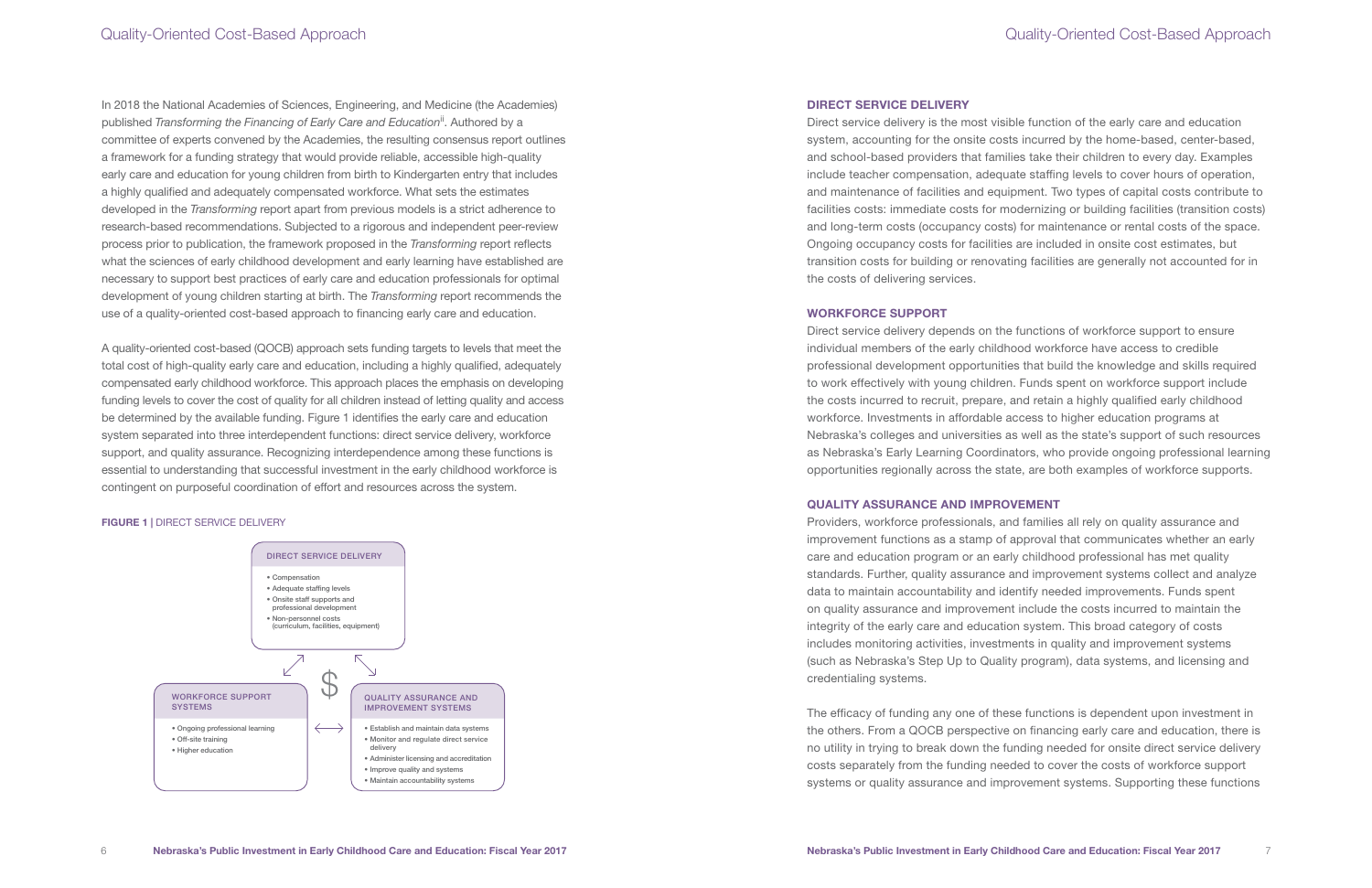### Quality-Oriented Cost-Based Approach

is essential to ensuring providers are financially able to deliver high-quality early care and education.

A QOCB approach to financing early care and education also accounts for the funds needed to ensure that no family is priced out of participation and all families have equitable access to affordable services. Achieving revenue stability requires achieving enrollment stability, but enrollment stability is adversely affected by program eligibility requirements that interrupt family participation. Without stable enrollment, providers cannot establish stable revenue, and without stable revenue, providers cannot create business plans that cover the costs of high-quality programs delivered by highly qualified professionals. In the absence of revenue stability, the investments required to ensure that early care and education professionals meet quality standards are too risky, often putting investments in quality at odds with meeting the bottom line and keeping the doors open.

# Finance Mechanisms

The following section is an overview of the finance mechanisms included in the estimate.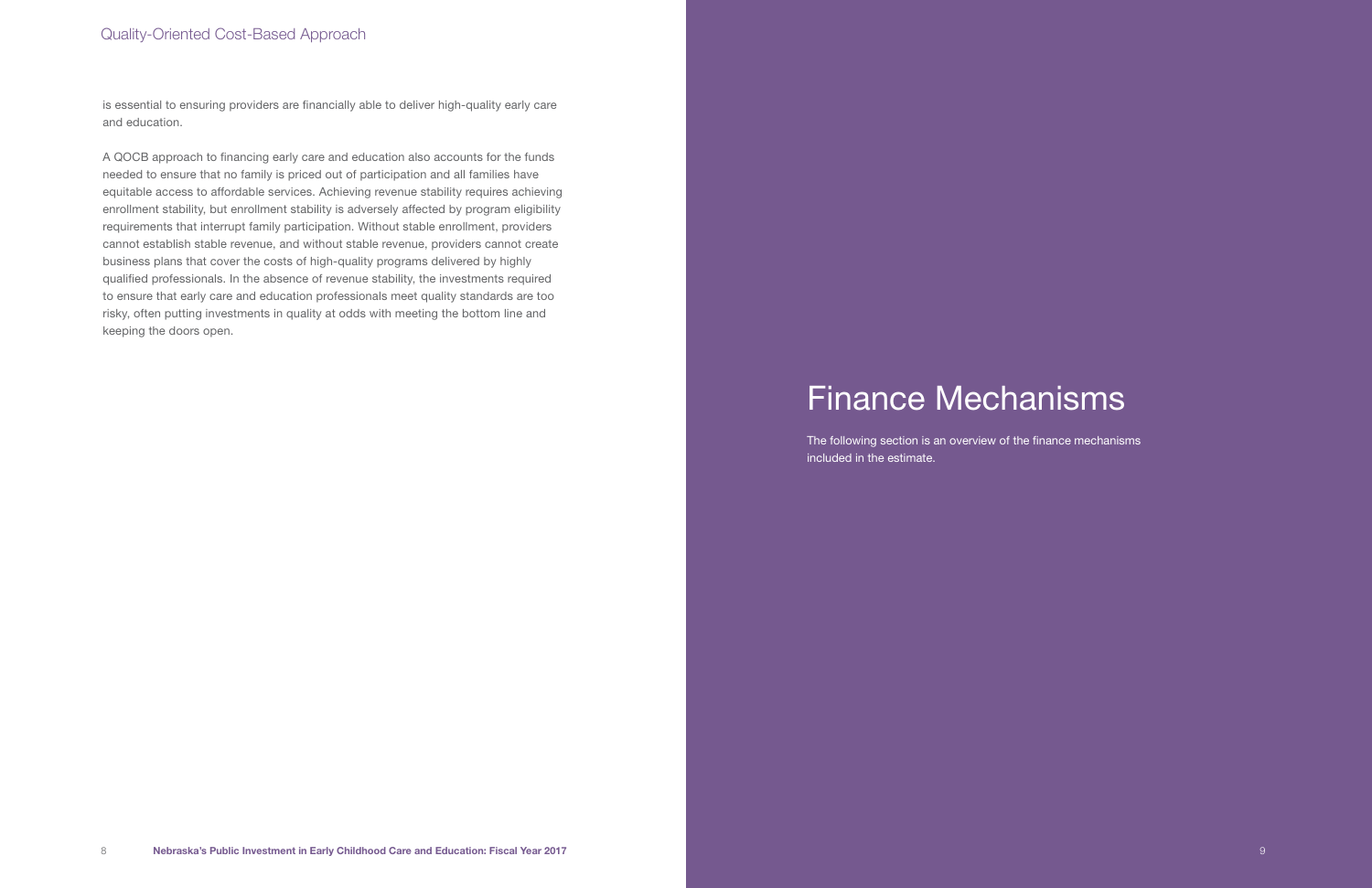Public-sector funds are allocated to support the provision of early care and education through finance mechanisms. Finance mechanisms distribute money to providers, families, and the early childhood workforce. Each mechanism has its own set of regulatory standards or monitoring requirements that reflect the policy and program goals of which it is a part. Distinctions between mechanisms can create situations where standards are not coordinated, or are even in conflict, across mechanisms. For providers, the complexity and cost of compliance with the requirements of multiple funders are burdensome, requiring time and energy that is therefore unavailable to the children in their care. National experts find the current structure to be inflexible, siloed, and inefficient and recommend that all finance mechanisms use consistent, high-quality standards as the basis of receipt of funds. This is not to suggest that the policy and program goals of each mechanism be abandoned but that across all mechanisms, the same high-quality standards be expected. In Nebraska, public-sector funds flow to early care and education through 15 finance mechanisms.

#### 2 Child Care and Development Fund - Federal Contribution (CCDF) + TANF Transfer\*

Designed to encourage family economic supporting employment and education an parents, CCDF subsidizes the cost of child contribution (including redistributed funds combined with a state allocation (see belchild care subsidy program (previously called Title X made from the Nebraska Department of to the child care provider. To qualify for the meet income and work requirements.

#### **6** Child and Adult Care Food Program (CACFP)

Nebraska's public investment in early care and education for children from birth through age 5 is represented by funding streams originating at the federal and state levels. For fiscal year 2017, the federal and state combined contribution to early care and education in Nebraska was \$211.4 million. Nebraska received a total of \$134.7 million in federal funding that was allocated through six finance mechanisms originating in three agencies—the U.S. Department of Health and Human Services, the U.S. Department of Agriculture, and the U.S. Department of Education. In addition to the federal dollars, the State of Nebraska provided a total of \$76.7 million allocated through nine finance mechanisms originating in two agencies, the Nebraska Department of Health and Human Services and the Nebraska Department of Education. Table 1 identifies each finance mechanism, provides a brief description, the FY 2017 allocation, and the page number of the report where the associated detail is located. Finance mechanisms with funds originating at the federal level are indicated with a purple dot and those with funds originating at the state level are indicated with a white dot. Numbers within purple and white dots distinguish finance mechanisms from one another, which is helpful when they appear together in figures illustrating the flow of funding throughout the system.

Subtracting all aid for adult programs, this funding provides aid to child care instituti homes for the provision of nutritious food wellness, healthy growth, and development Families must meet income requirements for the program.

#### 4 Title I of the Elementary and Secondary Education Act (Title I)

The stated purpose of Title I is to "ensure equal, and significant opportunity to obtain and reach, at a minimum, proficiency on achievement standards and state acader funds are allocated to schools through for are based primarily on census poverty es education in each state.

#### 5 Individuals with Disabilities Education Act (IDEA) IDEA makes available a free appropriate early intervention services and special ed and toddlers, preschool, and school-age

**Federal Total** 

## Finance Mechanisms

#### TABLE 1 | FINANCE MECHANISMS

#### FEDERAL INVESTMENT

#### **Head Start/Early Head Start**

Head Start promotes school readiness fo low-income families. Health, nutrition, and provided to pregnant women and their you preschool for children ages 3-5. Families requirements for their children to qualify

|                                                                                                                                                                                                                                                              | FY 2017                       | <b>PAGES</b> |
|--------------------------------------------------------------------------------------------------------------------------------------------------------------------------------------------------------------------------------------------------------------|-------------------------------|--------------|
| or children ages 0-5 in<br>d education services are<br>bung children, including<br>must meet income<br>for program participation.                                                                                                                            | \$54,190,068                  | $16 - 17$    |
| ederal Contribution (CCDF)<br>self-sufficiency by<br>mong low-income<br>ild care. The CCDF-federal<br>s-the TANF transfer) is<br>ow) to finance Nebraska's<br>alled Title XX). Payments are<br><b>Health and Human Services</b><br>ne program, families must | \$28,615,966<br>\$10,324,763* | 18-21        |
| <b>ACFP)</b><br>is estimate of CACFP<br>ions and family child care<br>Is that contribute to the<br>ent of young children.<br>s for their children to qualify                                                                                                 | \$28,361,038                  | 22-23        |
| y Education Act (Title I)<br>e that all children have a fair,<br>ain a high-quality education<br>challenging state academic<br>nic assessments." Title I<br>our statutory formulas that<br>stimates and the cost of                                          | \$8,210,489                   | 24-25        |
| <b>Act (IDEA)</b><br>public education, including<br>lucation, to eligible infants<br>children with disabilities.                                                                                                                                             | \$5,046,306                   | 26-27        |
|                                                                                                                                                                                                                                                              | \$134,748,630                 |              |

### Finance Mechanisms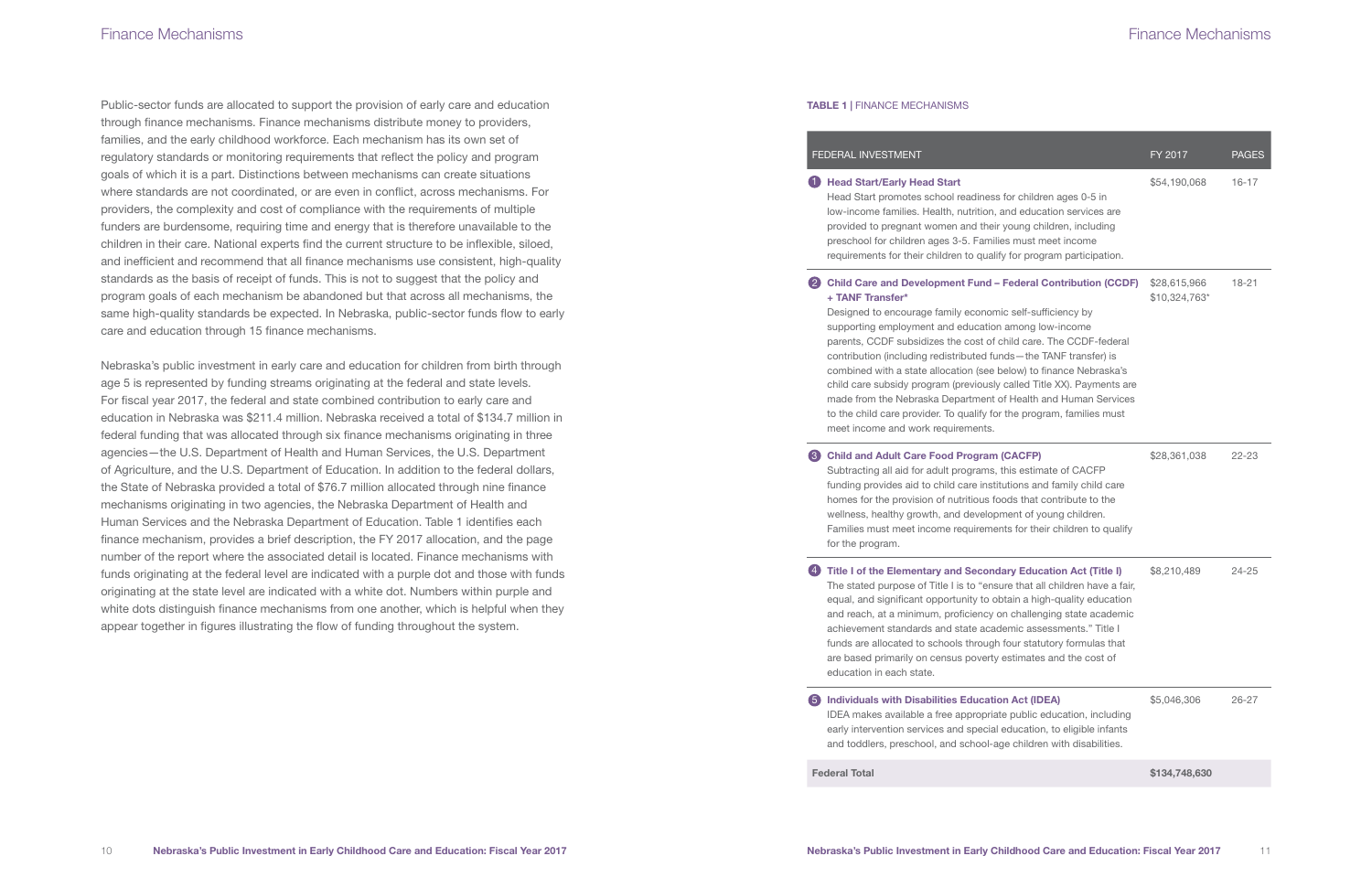|     | <b>STATE INVESTMENT</b>                                                                                                                                                                                                                                                                                                                                                                                                                                                                                                                                                                                                                                                                                                                        | FY 2017      | PAGES |
|-----|------------------------------------------------------------------------------------------------------------------------------------------------------------------------------------------------------------------------------------------------------------------------------------------------------------------------------------------------------------------------------------------------------------------------------------------------------------------------------------------------------------------------------------------------------------------------------------------------------------------------------------------------------------------------------------------------------------------------------------------------|--------------|-------|
| (1) | <b>Child Care and Development Fund - State Contribution (CCDF)</b><br>Federal-level CCDF contributions are combined with state<br>Maintenance of Effort (MOE) and matching funds to finance<br>Nebraska's child care subsidy program (previously called Title XX).<br>Payments are made from the Nebraska Department of Health and<br>Human Services to the child care provider.                                                                                                                                                                                                                                                                                                                                                               | \$41,866,708 | 18-21 |
| (2) | <b>Tax Equity and Educational Opportunities Support Act (TEEOSA)</b><br>- Early Childhood Calculated State Aid<br>TEEOSA funding, commonly called state aid funding, is allocated to<br>school districts with demonstrated needs greater than their resources<br>available (according to the TEEOSA formula) for public education.<br>Beginning in the 2007-08 school year, eligibility to count early<br>childhood students (4-year-olds) became available. Early childhood<br>students in TEEOSA are weighted as 0.6 (as opposed to K-12<br>students with a weight of 1.0).                                                                                                                                                                  | \$20,367,038 | 28-29 |
| (3) | <b>Nebraska Early Childhood Education Endowment for 0-3</b><br>(Sixpence)<br>The Nebraska Early Childhood Education Endowment, commonly<br>known as "Sixpence," is a Nebraska-developed, public-private<br>venture funding community partnerships focused on high-quality<br>early learning services for infants and toddlers at risk. Grants are<br>awarded through local school districts, which act as the fiscal agents<br>for their community partnership. Each grantee is required to provide a<br>100% match to its award through local funds and resources. Funded<br>community partnerships receive intensive, individualized support for<br>achieving and maintaining high standards in teaching practice and<br>program management. |              | 30-31 |
|     | <b>Sixpence Endowment Income</b><br>Created in 2006 through Nebraska statute, the Sixpence endowment<br>represented a \$20 million commitment from private donors, matched<br>by a \$40 million investment from Nebraska Educational Lands and<br>Funds. The public portion of the original corpus was made possible<br>through an amendment to the Nebraska Constitution following the<br>passage of LB 1256. These public and private funds are invested<br>separately, and the combined earnings placed into a common cash<br>fund held by the Nebraska Department of Education.                                                                                                                                                            | \$3,600,000  |       |
|     | <b>Sixpence General Fund Appropriation</b><br>Since the creation of the endowment, Nebraska lawmakers have twice<br>approved legislation providing additional funding streams enabling<br>Sixpence to reach more infants and toddlers at risk statewide.                                                                                                                                                                                                                                                                                                                                                                                                                                                                                       | \$4,800,000  |       |

#### 4) Nurturing Healthy Behaviors Appropriation

"Rooted in Relationships" is a public-priv capacity of local communities to enhance development of children up to age 8. The Behaviors appropriation makes up a port The initiative is currently at work in eight

#### [5] Early Childhood Grants

The Nebraska Early Childhood Education school districts to support the development center-based programs run by the local service unit. All early childhood programs must operate in compliance with Rule 11 agent for these grant funds may be a pul schools, or educational service units.

The Early Childhood Provider Appropriati for providers seeking to improve the qual experience they provide to young childre finances a limited number of scholarships coursework in early childhood education program quality improvements.

#### $\widehat{\mathcal{D}}$  Nebraska Department of Education Administration of Early Childhood Programs

Four percent of early childhood education Nebraska Department of Education are u of early childhood education programs. Program 025 (Education Administration)

#### 8) Nebraska Department of Education - Flow-Through Provider Fees

The Early Childhood Training Center of th of Education offers professional developr members of the early childhood workford areas of the state. Funds collected from into one of two cash funds and expended trainings. No funds are retained for admin

#### **State Total**

TOTAL INVESTMENT-FEDERAL AND ST

#### Early Childhood Provider ("Scholarships and Bonuses") 6 Appropriations

| ation<br>vate initiative to build<br>e the social-emotional<br><b>B</b> Nurturing Healthy<br>tion of the public investment.<br>Nebraska counties                                                   | \$384,000     | 32-33 |
|----------------------------------------------------------------------------------------------------------------------------------------------------------------------------------------------------|---------------|-------|
| n Grant Program funds<br>ent of children ages 3-5 in<br>school district or educational<br>s funded by these grants<br>regulations, and the fiscal<br>blic school, consortium of                    | \$3,619,357   | 34-35 |
| ps and Bonuses")<br>ions provide funding<br>lity of the early learning<br>In. The funding appropriated<br>s to providers for<br>and incentive bonuses for                                          | \$162,240     | 36-37 |
| dministration of Early<br>n appropriations to the<br>utilized for administration<br>These funds are found in<br>of the NDE budget.                                                                 | \$1,836,887   | 38-39 |
| <b>Iow-Through Provider Fees</b><br>ne Nebraska Department<br>ment opportunities for<br>ce in seven geographical<br>attendees are deposited<br>d solely for the purpose of<br>nistrative purposes. | \$35,000      | 40-41 |
|                                                                                                                                                                                                    | \$76,671,230  |       |
| <b>ATE COMBINED</b>                                                                                                                                                                                | \$211,419,860 |       |
|                                                                                                                                                                                                    |               |       |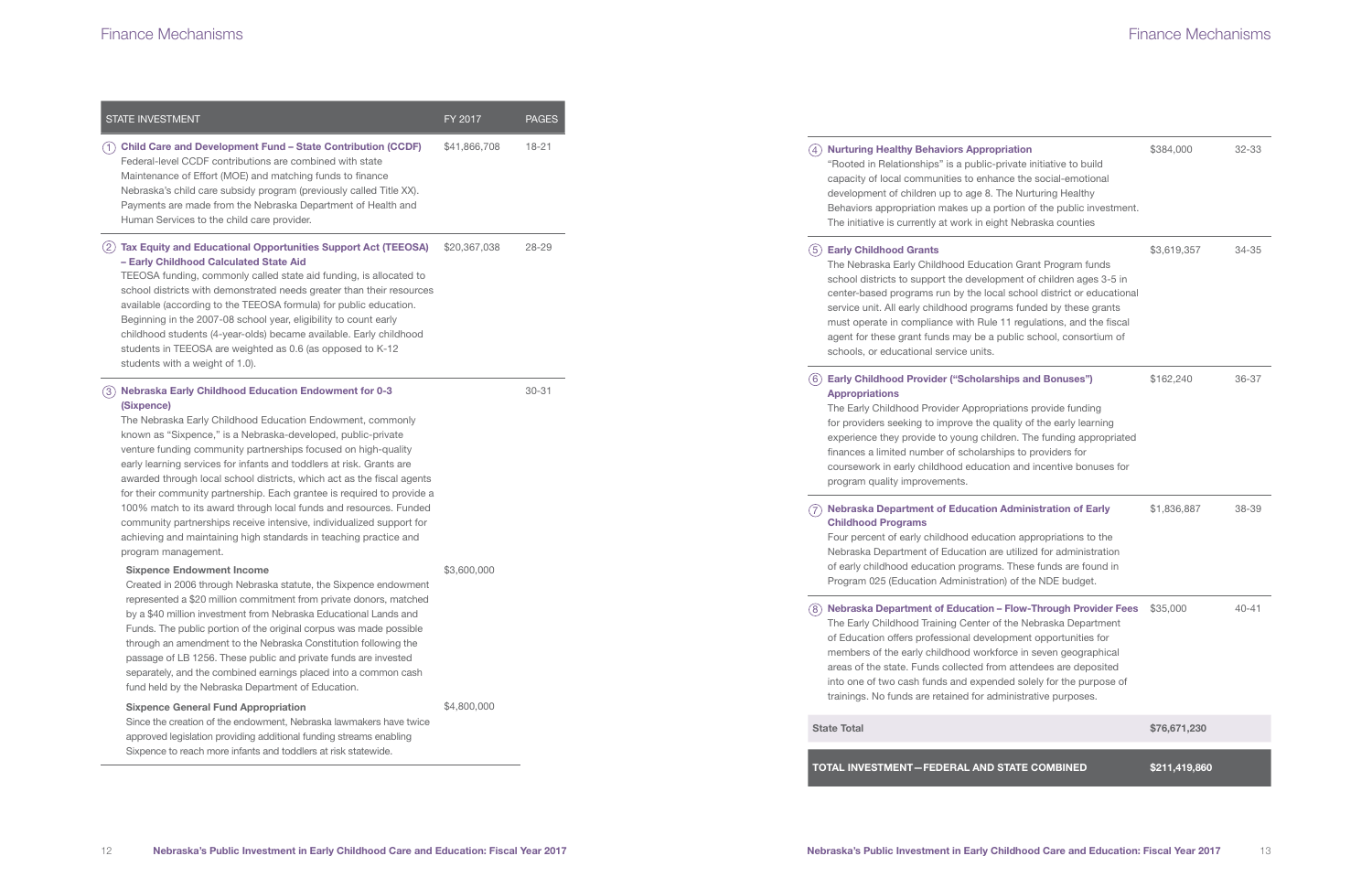### Finance Mechanisms

Across the various sources of funds invested in early care and education, more than two-thirds of funding is distributed through five mechanisms listed here from largest to smallest proportional contribution. Of the total \$211.4 million investment, CCDF (state and federal combined) makes up 38%, Head Start and Early Head Start makes up 26%, CACFP accounts for 13%, and TEEOSA makes up 10%. Collectively these five finance mechanisms provide 87% of the funds. An additional 12% comes from Title I (4%), Sixpence (4%), IDEA (2%), and EC Grants (2%). The remaining finance mechanisms account for less than 1% of the total investment.

#### FIGURE 2 | SHARE OF PUBLIC CONTRIBUTION BY FINANCE MECHANISM



# Methodology

The following section provides a detailed accounting of the methodology including data sources and funding flow for each finance mechanism.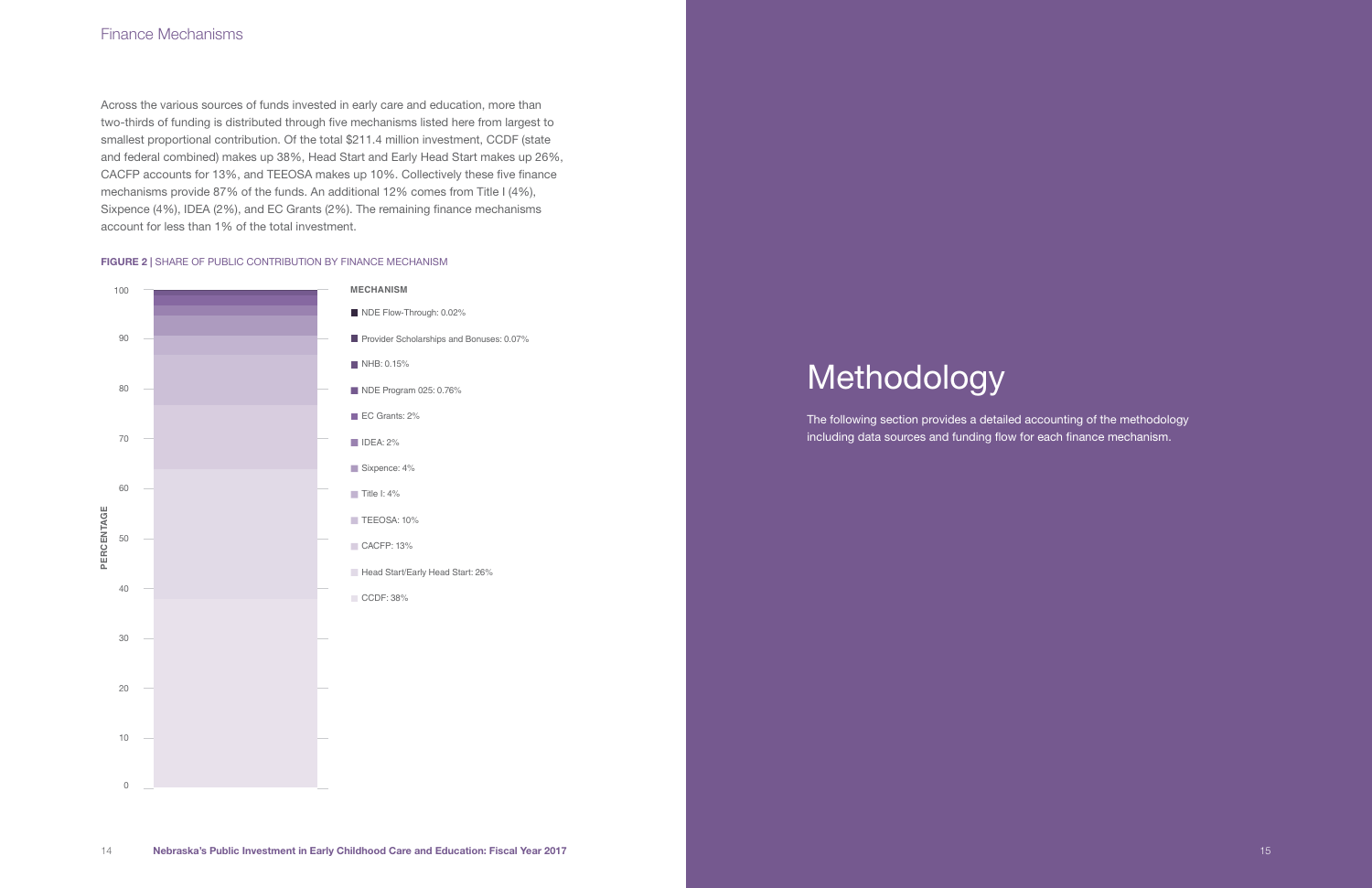# Head Start/Early Head Start

#### FUNDING AMOUNT \$54,190,068

#### *Authority*

Head Start was first enacted as a summer project under the Economic Opportunity Act of 1964. Based on its success, Congress authorized it as a primarily part-day, nine-month program in 1966. Authority for Head Start transferred from the Office of Economic Opportunity to Health and Human Services in the Community Services Act of 1974. The program has been reauthorized several times over the years, including 1994, when Congress established Early Head Start. The most recent reauthorization is under the Improving Head Start for School Readiness Act of 2007.

#### *Establishing the Funding Estimates*

Congress authorizes the amount of federal spending for Head Start/Early Head Start each year. Information regarding the allocation of funds to states and to tribal governments is provided online by the Early Childhood Learning and Knowledge Center (ECLKC) of the Administration for Children and Families within the U.S. Department of Health and Human Services. Funding data reported in the current report are available in the Head Start Program Facts reported for Fiscal Year 2017<sup>iii</sup>. Nebraska receives a total of \$54,190,068, the sum of \$49,547,684 allocated to Nebraska programs and \$4,642,384 allocated to tribal governments headquartered in Nebraska.

#### *Administration of Funds*

The Head Start/Early Head Start finance mechanism is administered by the Office of Head Start within the U.S. Department of Health & Human Services (Administration for Children and Families). Figure 2 illustrates the path Head Start/Early Head Start funding takes from the administrative source to the entities ultimately receiving funds. Federal grants are awarded directly to public agencies, private nonprofit and forprofit organizations, tribal governments, and school systems to operate Head Start programs in local communities. The path that Head Start/Early Head Start funding follows through the Nebraska early childhood education system was established by the authors and then confirmed by the administrator of the Office of Early Childhood in the Nebraska Department of Education.

#### FIGURE 3 | HEAD START/EARLY HEAD START

Annual Federal Funding Allocation = Funding to NE Programs + Funding to Tribal Governments

 $$54,190,068 = $49,547,684 + $4,642,384$ 



# Head Start/Early Head Start

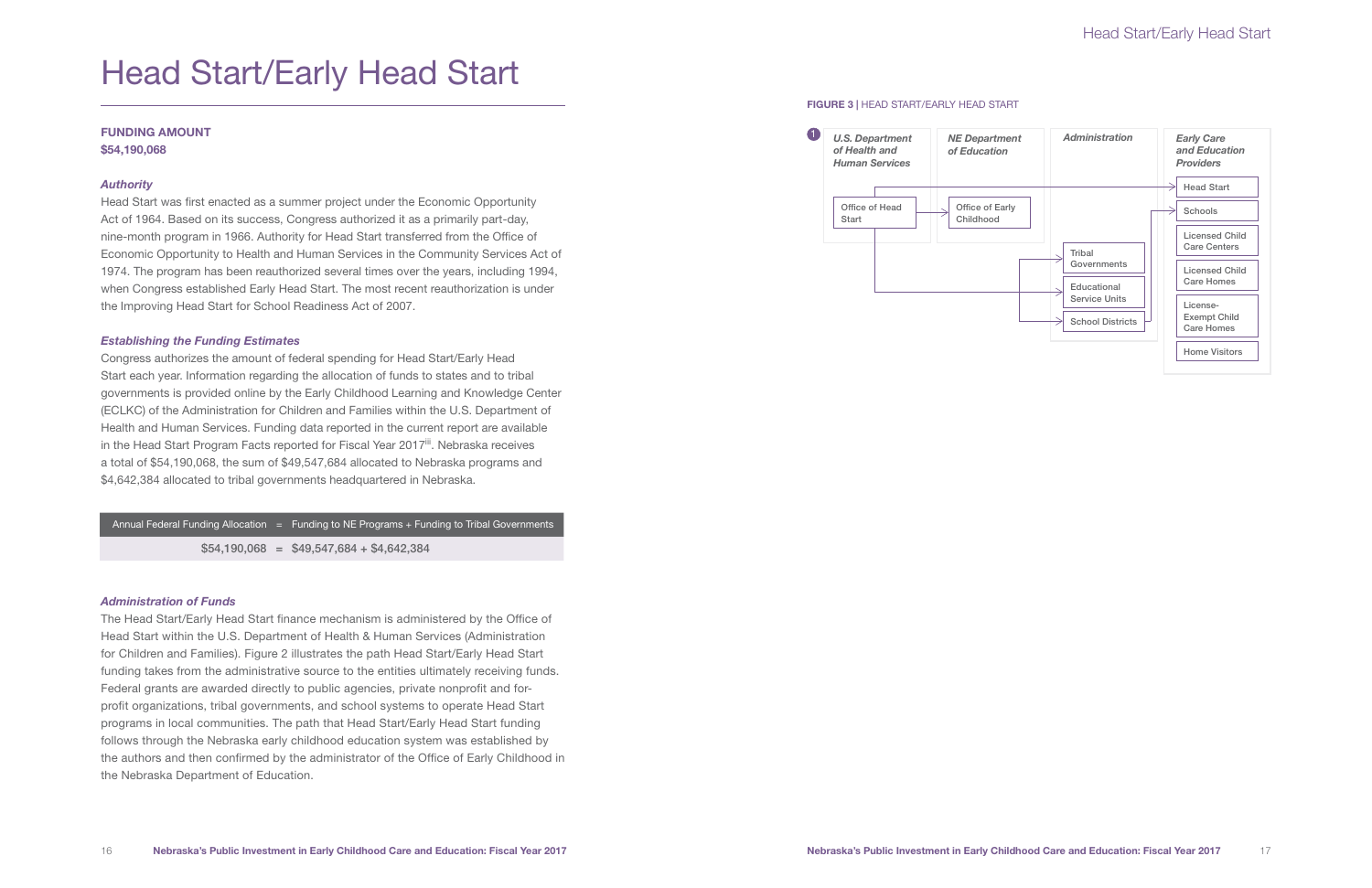# $0.406 = $42,238,527 / $103,934,058$

Percent CCDF Federal Portion = Federal Portion / Total CCDF Funds

The administrator reported \$70,482,674 of these funds served children ages 0-5. As a percent of the total CCDF funds, over two-thirds, 67.8%, were used to serve children 0-5.

| Percent CCDF Funds for $0-5 = C$ |  |
|----------------------------------|--|
| $0.678 = $$                      |  |

To estimate the federal and state split of the \$70.4 million in funds for children 0-5, the 0-5 total was multiplied by each corresponding percentage. This yielded an estimate of \$28,615,966 from federal funds and \$41,866,708 from state funds.

|  | Federal CCDF Funds for $0-5 = C$ |
|--|----------------------------------|
|  | $$28,615,966 = $$                |
|  |                                  |
|  | State CCDF Funds for $0-5 = C$   |
|  | $41.865708 -$                    |

In addition to the federal CCDF allocation, states are permitted to transfer a portion of their Temporary Assistance for Needy Families (TANF) grant to be used for their child care subsidy program. The administrator reported that Nebraska transferred a total of \$15,228,264 from TANF to CCDF. To estimate the TANF transfer for 0-5, the total TANF transfer was multiplied by the percent of CCDF funds for children 0-5. This yielded an estimate of \$10,324,763 of TANF dollars for 0-5.

 $$10,324,763 = $15,228,264 * 0.678$ 

The Child Care and Development Fund (CCDF) is the finance mechanism that funds Nebraska's child care subsidy program (previously called Title XX). Separate federal- and state-level funding streams are combined to subsidize the cost of child care for children of low-income parents. Authorization of funds originates from four sources: (1) Discretionary funding authorized by the Child Care and Development Block Grant (CCDBG) Act, subject to annual appropriation; (2) an entitlement portion of mandatory and matching funds made available under Section 418 of the Social Security Act; (3) state Maintenance of Effort (MOE) and matching funds; and (4) federal funds transferred to CCDF from states' Temporary Assistance for Needy Families (TANF) block grants. The Child Care and Development Block Grant Act (CCDBG) was first enacted under the Omnibus Budget Reconciliation Act of 1990 and then was amended and reauthorized by the Personal Responsibility and Work Opportunity Act of 1996, the act that also established TANF block grants. The most recent reauthorization of the CCDBG was under the CCDBG Act of 2014<sup>iv</sup>.

#### *Administration of Funds*

At the federal level, funds are administered through two offices of the U.S Department of Health and Human Services. The Office of Child Care administers CCDF funds through its Administration for Children and Families. The Office of Family Assistance administers TANF block grants to states, a portion of which may be transferred to CCDF. The State of Nebraska CCDF funds are administered through the Office of Children and Family

0.678 = \$70,482,674 / \$103,934,058

```
CDF Funds for 0-5 * Percent CCDF Federal Portion
```
 $370.482.674 * 0.406$ 

```
CDF Funds for 0-5 * Percent CCDF State Portion
```
 $$41,866,708 = $70,482,674 * 0.594$ 

TANF Transfer for  $0-5$  = Total TANF Transfer  $*$  Percent CCDF Funds for  $0-5$ 

Child Care and Development Fund

#### FUNDING AMOUNT

FEDERAL: \$28,615,966 AND \$10,324,763; STATE: \$41,866,708

#### *Authority*

#### *Establishing the Funding Estimates*

Funds for Nebraska's child care subsidy program, labeled as "subprogram 44 child care for 341 public assistance," reside within a larger pot of public assistance funds. The Child Care and Development Fund administrator in the Office of Children and Family Services at the Nebraska Department of Health and Human Services reported \$103,934,058 in total CCDF funds serving children up to age 12 in FY 2017. Of this total, \$61,695,531 were funds from the Nebraska General Fund and \$42,238,527 were funds from U.S. Department of Health and Human Services Office of Child Care. The values provided by the administrator were used to calculate the federal and state contributions as a percentage of the total with federal funds at 40.6% and state funds at 59.4%.

## Child Care and Development Fund

Percent CCDF State Portion = State Portion / Total CCDF Funds

 $0.594 = $61,695,531 / $103,934,058$ 

```
CDF Funds for 0-5 / Total CCDF Funds
```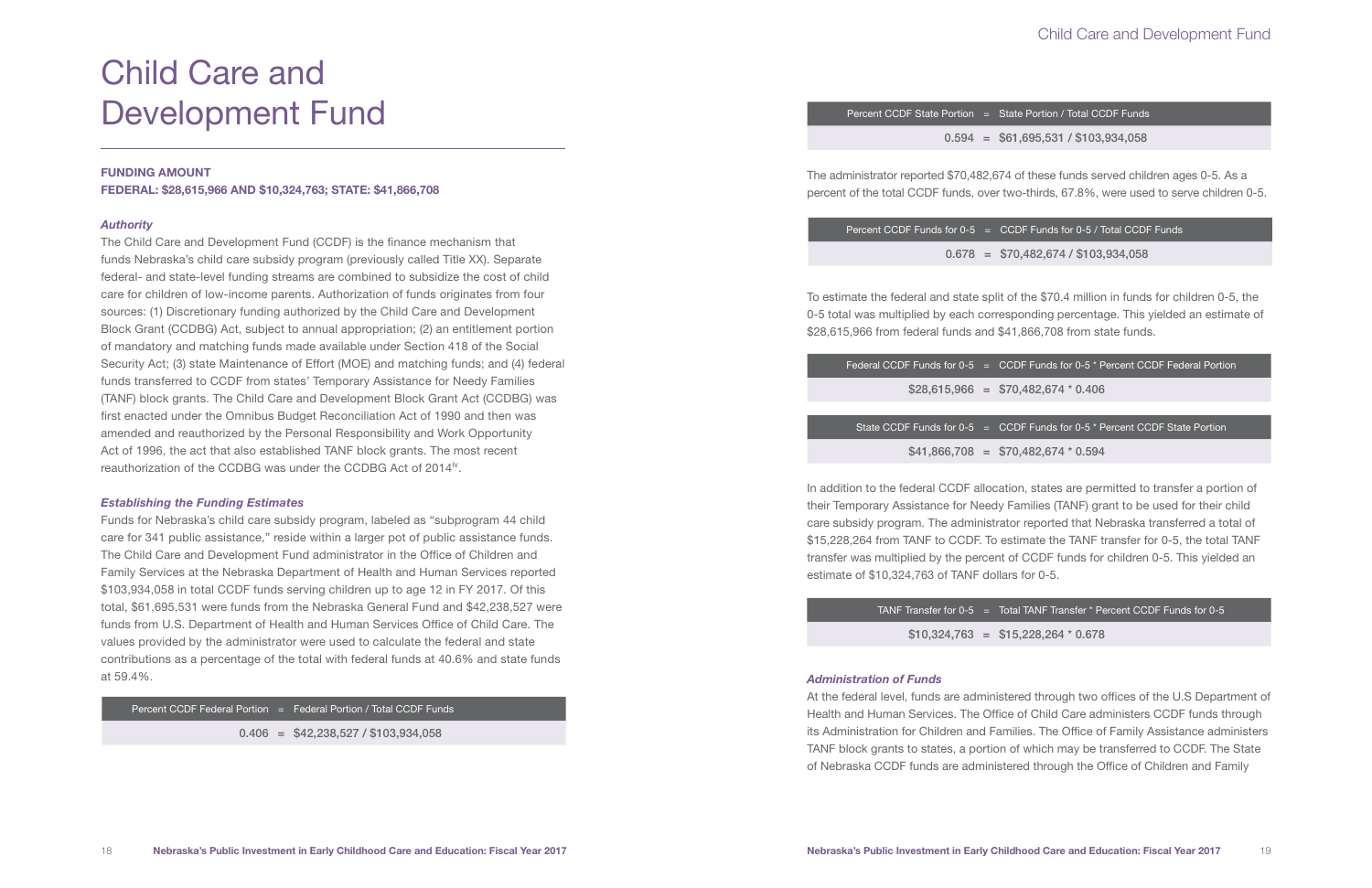Services (OCFS) within the Nebraska Department of Health and Human Services. Figure 3 shows this, illustrating the path of CCDF funding from the originating sources, through OCFS to then be allocated to various entities.

To more fully understand the complexity of administering CCDF as a finance mechanism of the Nebraska early childhood system, the authors worked collaboratively with the Child Care and Development Fund administrator to accurately represent the dissemination of funds throughout the system. Additionally, the administrator of the Office of Early Childhood within the Nebraska Department of Education provided input. Developed in consultation with these two state agency administrators, Figure 3 represents the most accurate illustration of the flow of CCDF funding from the administrative sources to the ultimate recipients of the funds.

In Figure 3, line-type and arrow-end are used to distinguish the various paths taken by a single funding stream. The three separate funding streams that make up the CCDF finance mechanism are distinguished by line-type:

- The solid line represents the flow of federal funding for CCDF that is authorized through CCDBG.
- The dotted line represents the flow of federal funding authorized through the TANF transfer of funds.
- The dashed line represents the flow of funding provided for child care and allocated to public assistance in Nebraska's biennial budget.

In addition to line-type, distinct arrow-ends indicate when the same funding stream (e.g., solid line) takes more than one path to the receiving entity. For example, Licensed Child Care Centers receive federal CCDF funds (solid line) directly from OCFS (as indicated by the arrowhead-end) as well as through the Nebraska Children and Families Foundation (as indicated by the diamond-end). It is noteworthy that Nebraska exceeds federal minimal requirements, a testament to its commitment to early childhood. No funds are ever paid to the family.

#### FIGURE 4 | CHILD CARE AND DEVELOPMENT FUND

### Child Care and Development Fund



Office of Early Office of Children CCDF, Federal CCDF, State TANF Transfer Nebraska Children

#### **FUNDING FLOW FUNDING DISTRIBUTORS**

- and Family Services
- Childhood
- and Families Foundation

# Child Care and Development Fund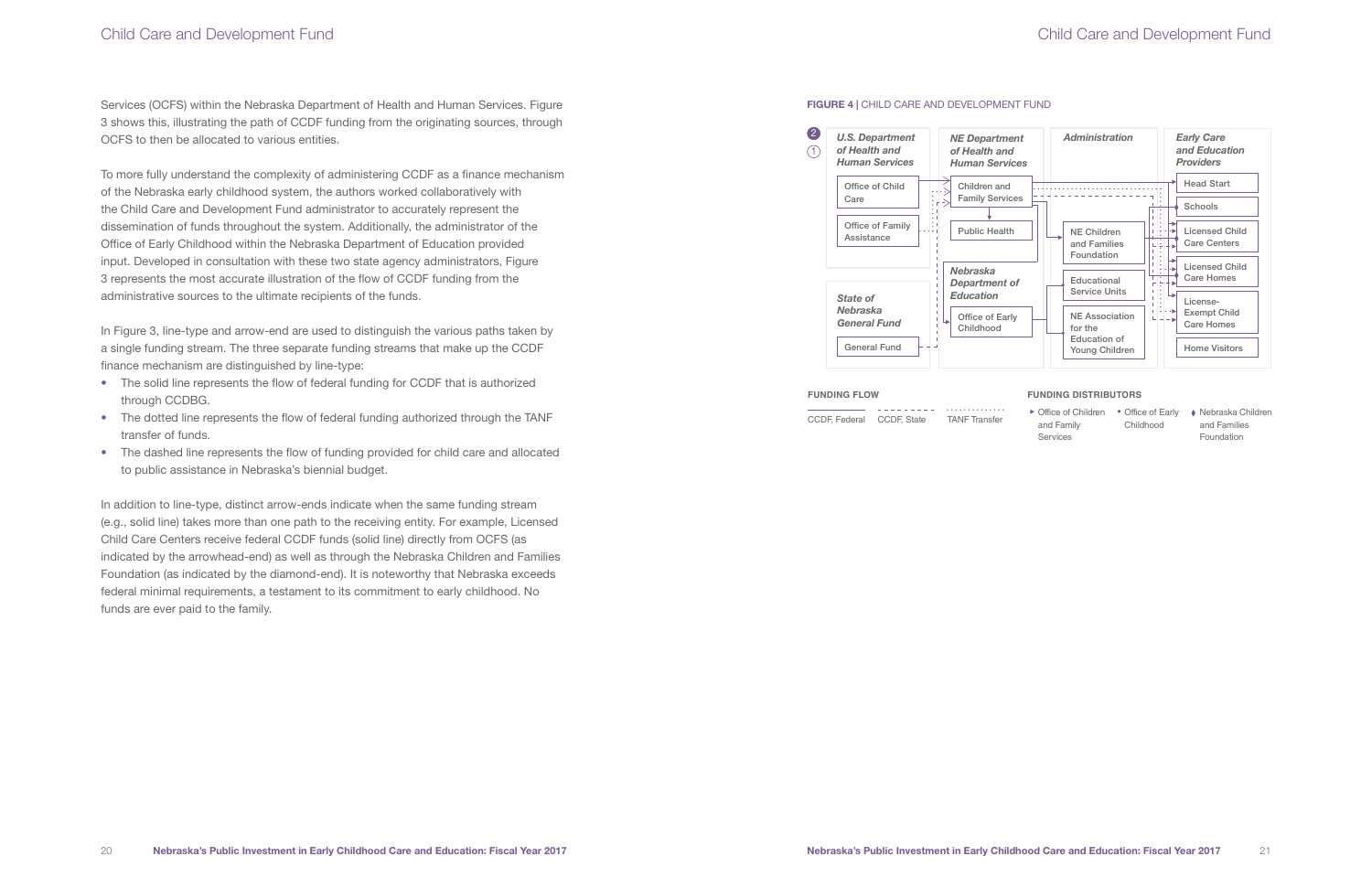# Child and Adult Care Food Program

#### FUNDING AMOUNT \$28,361,038

#### *Authority*

The Child and Adult Care Food Program (CACFP) is a finance mechanism that funds the provision of nutritious foods in early care and education settings. First authorized by the Child Nutrition Act of 1966, CACFP was reauthorized in the Healthy, Hunger-Free Kids Act of 2010 and again in 2014 by the Richard B. Russell National School Lunch Act.

#### *Establishing the Funding Estimates*

Nebraska receives CACFP funds from the Food and the Nutrition Service at the U.S. Department of Agriculture to aid Nebraska's child and adult care institutions and family or group day care homes in the provision of nutritious foods. Serving children and adults, the program aims to "contribute to the wellness, healthy growth, and development of young children" as well as "the health and wellness of older adults and chronically impaired disabled persons." In seeking an estimate of the CACFP funds allocated to children 0-5, report authors consulted the administrator of the Nutrition Services Office at the Nebraska Department of Education. An estimate of the CACFP funds allocated solely to 0-5 was not available, but a report of the funds serving children 0-12 was provided. The administrator reported a total of \$28,361,038 in funds serving children 0-12, the bulk of which were distributed for meals (\$27,237,629), but also distributed for cash in lieu of food (\$980,409) and in trainings  $(\$143,000)$ <sup>vii</sup>. Because the reported figures include children up to age 12, the total reported here is an overestimate of the funding amount serving children 0-5.

### CACFP Allocation for Children 0-12 = Funding for Meals + Cash in Lieu of Food + Trainings  $$28,361,038 = $27,237,629 + $980,409 + $143,000$

#### *Administration of Funds*

CACFP is administered by Food and Nutrition Service at the U.S. Department of Agriculture. CACFP provides aid to child and adult care institutions and family or group day care homes. For purposes of this report, only the aid for child programs is included. Figure 4 illustrates the path CAFCP funding takes from the administrative source to the entities ultimately receiving funds <sup>viii</sup>. Funds from the U.S. Department of Agriculture's Food and Nutrition Service are allocated to the Nebraska Department of Education's Nutrition Services. NDE Nutrition Services distributes these funds directly



#### **ADDITIONAL FUNDING DISTRIBUTOR**

Child and Adult Care

to Family Child Care Homes, Child Care Centers, Head Start programs, and schools (as indicated by the arrowhead-end) as well as distributing them to CACFP sponsors who serve Family Child Care Homes and Child Care Centers (as indicated by the circle-end). Families must meet income requirements for their children to qualify for the program. No funds are ever paid to the family.

#### FIGURE 5 | CHILD AND ADULT CARE FOOD PROGRAM

## Child and Adult Care Food Program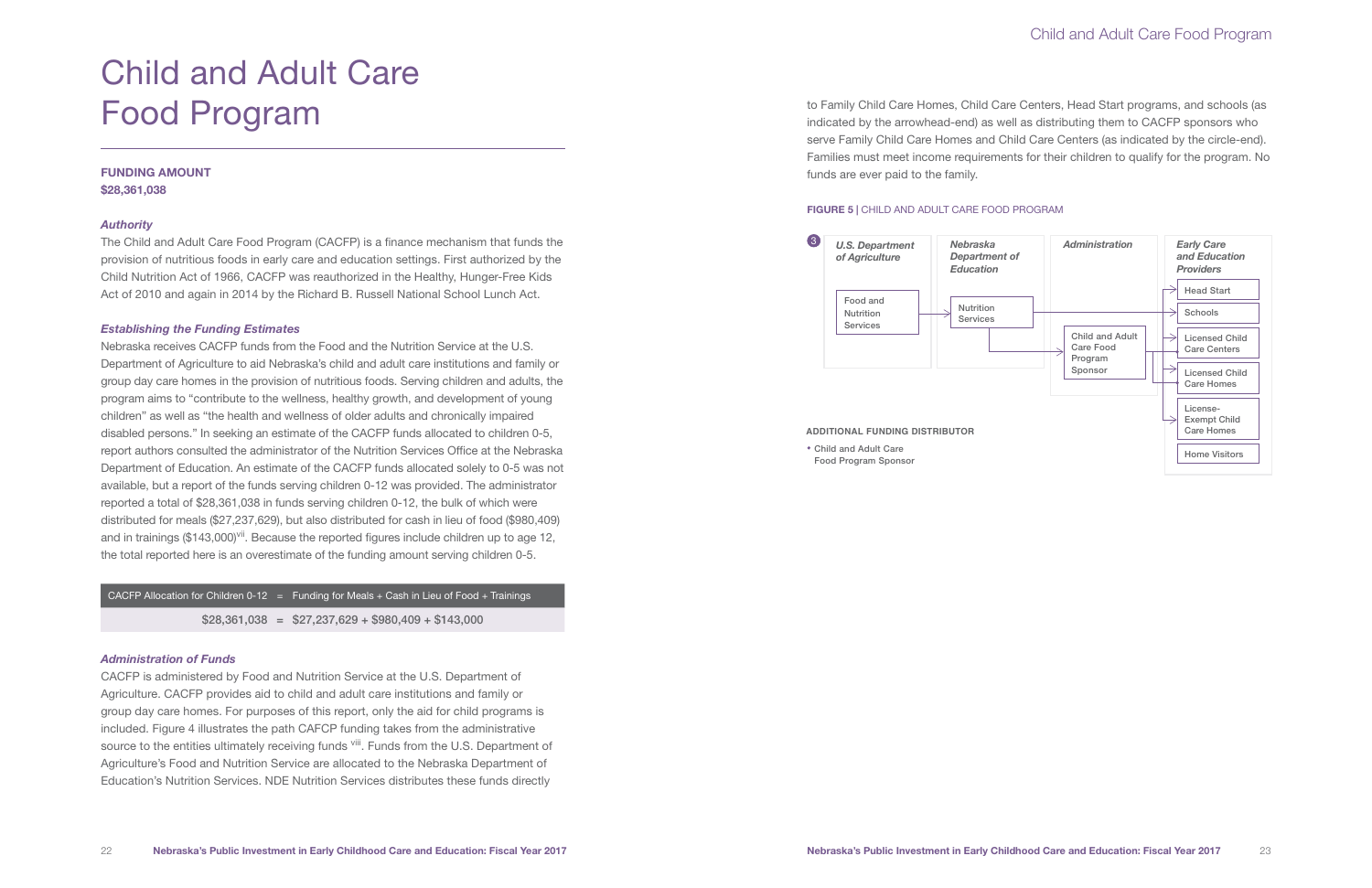# Title I

#### FUNDING AMOUNT \$8,210,489

#### *Authority*

Title I funds flow from the Office of Student Services at the U.S. Department of Education to the ESEA/ESSA office at the Nebraska Department of Education<sup>ix</sup>. A portion of the funds received are attributed to children 0-5, referred to as the preschool set-aside. This portion attributable to children 0-5 was provided by the assistant director in the Office of Student and School Support and Services at NDE as \$8,210,489<sup>x</sup> in FY 2017.

The finance mechanism commonly referred to as "Title I" is the first title, "Improving the Academic Achievement of the Disadvantaged," in the Elementary and Secondary Education Act (ESEA) of 1965. The passage of ESEA elevated the federal government's involvement in public education by authorizing federal spending on public K-12 programs, primarily funding initiatives to support low-income and special-needs students through Title I. In 2015 ESEA was amended and reauthorized by the Every Student Succeeds Act (ESSA). ESSA is the sixth reauthorization of ESEA.

#### *Establishing the Funding Estimates*

#### *Administration of Funds*

Administered by the Office of Student Services at the U.S. Department of Education, Title I funds are allocated to schools through four statutory formulas that are based primarily on census poverty estimates and the cost of education in each state. At the state level, this process is carried out in the ESEA/ESSA office. Figure 5 illustrates the path Title I funds take from the administrative source to the entities ultimately receiving funds. No funds are ever paid to families whose children qualify for Title I services.

### 4 Office of Student Services *of Education U.S. Department of Education*

FIGURE 6 | TITLE I



#### Title I Preschool Set-Aside

\$8,210,489

## Title I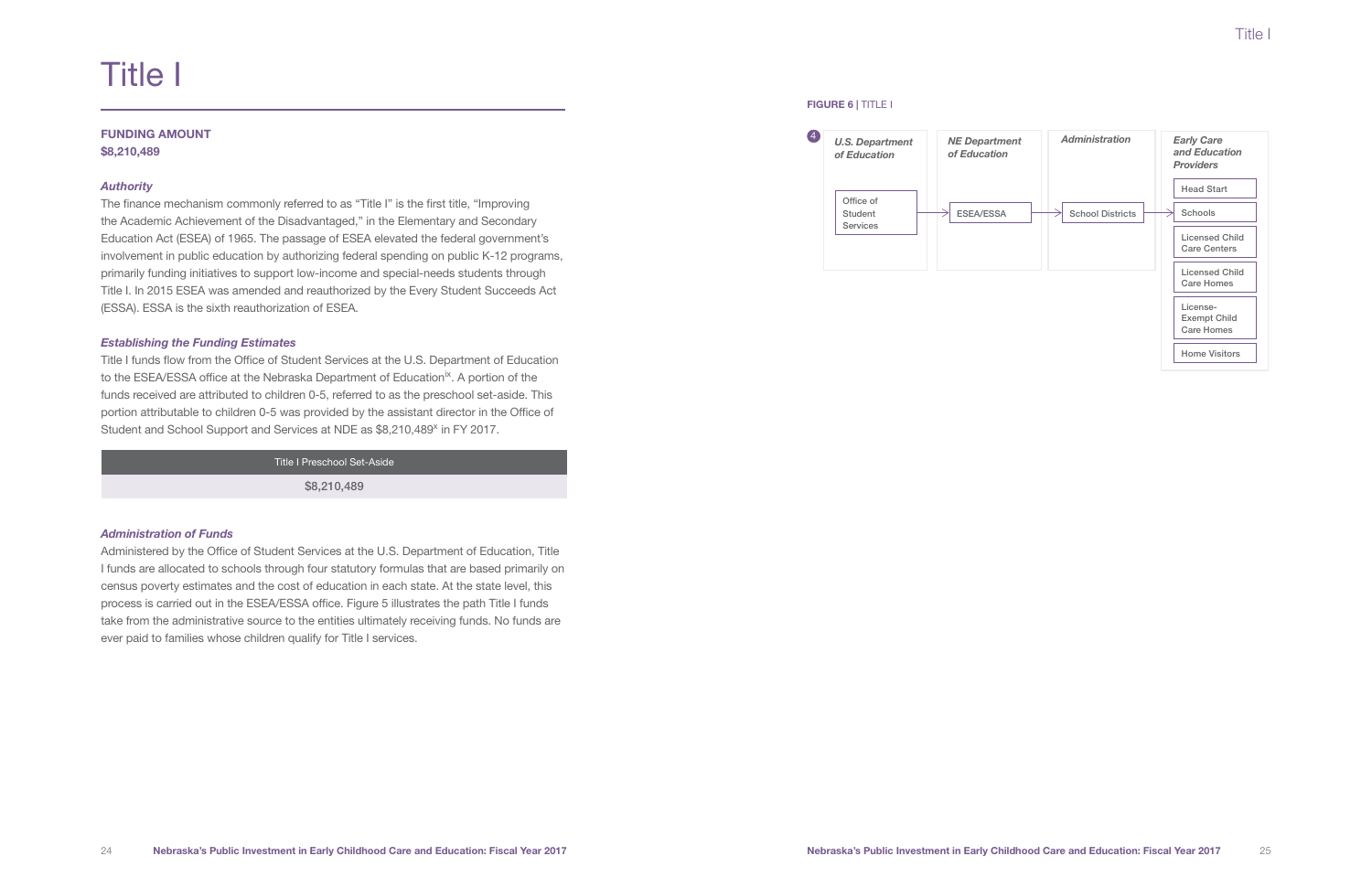# Individuals with Disabilities Education Act

### FUNDING AMOUNT \$5,046,306

#### *Authority*

The Education for All Handicapped Children Act, now known as the Individuals with Disabilities Education Act (IDEA), was first signed into law in 1975. Congress reauthorized the IDEA in 2004 and it was most recently amended through the Every Student Succeeds Act (ESSA) in 2015. Infants and toddlers, birth through age 2, with disabilities and their families receive early intervention services under IDEA Part C. Children and youth ages 3 through 21 receive special education and related services under IDEA Part B.

#### *Establishing the Funding Estimates*



The Office of Special Education within the U.S. Department of Education allocates IDEA funds to the Nebraska Department of Education's Office of Special Education. Parts B and C formula grants are awarded to states annually. Report authors consulted with the Nebraska Office of Special Education to estimate the IDEA funds attributed to children ages 0-5. The fiscal director reported \$5,046,306 in IDEA funds invested in Nebraska's 0-5 early education system. Because no methodology exists to identify Part B usage for children under 5, the estimate does not include any Part B funding (other than Section 619) attributable to ages 3-5.

Total IDEA for Ages  $0-5$  = IDEA Part  $C + IDEA$  Part B Section 619 Only

 $$5,046,306 = $2,859,428 + $2,186,878$ 

#### *Administration of Funds*

The path IDEA funding takes from the administrative source, the Office of Special Education within the U.S. Department of Education, to the entities ultimately receiving funds is illustrated in Figure 6. The flow of funds through the early care and education system was established collaboratively with the administrator of the Office of Early Childhood in the Nebraska Department of Education. No funds are ever paid to families whose children qualify for IDEA services.

# Individuals with Disabilities Education Act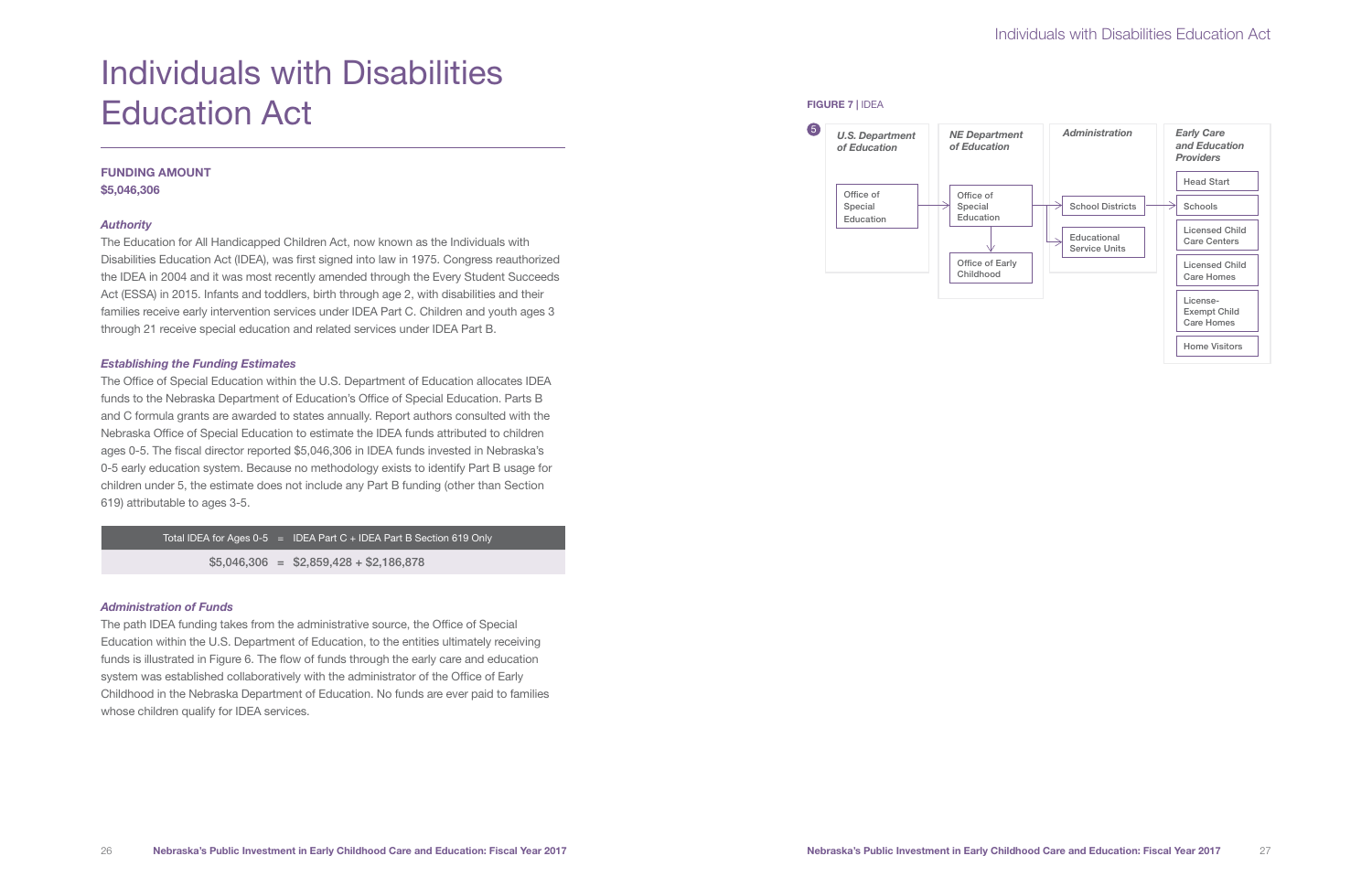Total TEEOSA ECCSA awarded  $=$   $\sum$  (ECCSA for each equalized district, up to, but not in excess of, the district's Equalization Aid amount) \$20,367,038

# Tax Equity and Educational Opportunities Support Act – Early Childhood Calculated State Aid

### FUNDING AMOUNT

\$20,367,038

#### *Authority*

In 1990 the funding of public education in Nebraska was restructured by LB 1059, the Tax Equity and Educational Opportunities Support Act (TEEOSA). Since adoption of TEEOSA, it has been modified to some extent in each legislative session. In 2005, 15 years after TEEOSA was first passed by the Nebraska Legislature, LB 577 granted authority for early childhood students to be included in a school's student count for the purposes of state aid if the early childhood program met certain accountability requirements. Schools became eligible to count early childhood students (4-year-olds) in their student count if their early childhood program received an early childhood education grant (meeting Rule 11 requirements) for three consecutive years. Only schools receiving equalization aid receive this TEEOSA funding for early childhood students (called early childhood calculated state aid). Due to frequent changes to TEEOSA over the three decades since its inception, approximately 28% of schools in Nebraska are equalized. This means 72% of schools are non-equalized and do not qualify for TEEOSA funding for early childhood students even if they meet the necessary accountability requirements to operate an NDE-approved early childhood program. Statutory authority for Early Childhood Calculated State Aid (ECCSA) in TEEOSA is found in sections 79-1003 and 79-1003.01 of the Nebraska Revised Statutes.

#### *Establishing the Funding Estimates*

TEEOSA funds for early childhood are estimated by totaling the ECCSA amounts (up to their "equalization aid" amount) for equalized school districts only. Any amount of early childhood calculated state aid over and above the district's equalization aid is not awarded. This methodology was confirmed as the most accurate way of estimating TEEOSA funding for early childhood by the administrator of the Office of Financial and Administrative Services at the Nebraska Department of Education.

#### *Administration of Funds*

The Nebraska Legislature allocates TEEOSA funding to the Nebraska Department of Education (commonly called state aid funding) for distribution to school districts for public education. No funds are ever paid to families whose children are served in TEEOSA-funded early childhood programs.

#### FIGURE 8 | TEEOSA



# Tax Equity and Educational Opportunities Support Act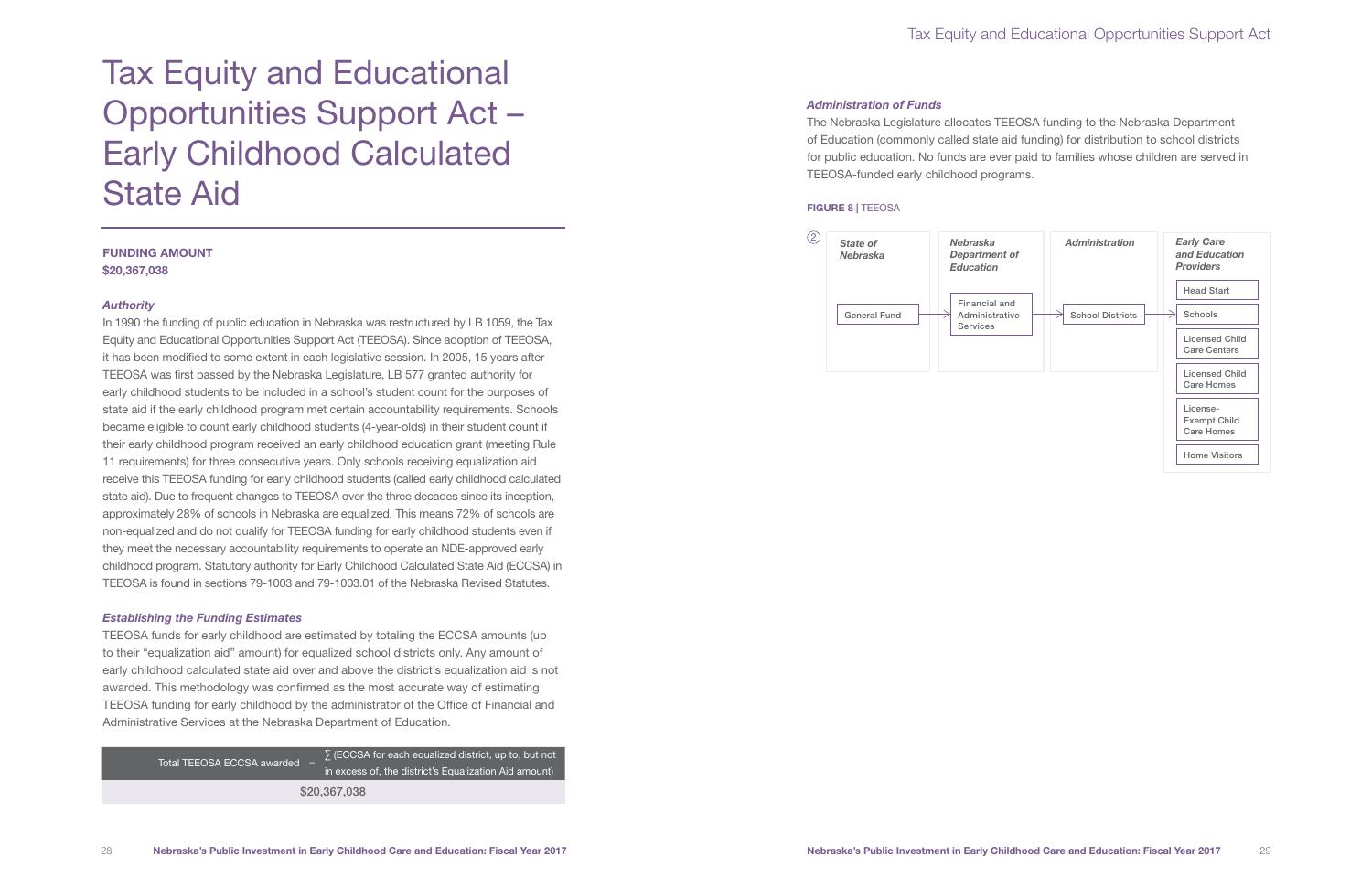# Nebraska Early Childhood Education Endowment for 0-3

#### FUNDING AMOUNT

\$4,800,000 – GENERAL FUND; \$3,600,000 – PUBLIC ENDOWMENT INCOME

#### *Authority*

Created in 2006 through LB 1256, the Sixpence endowment was established with a \$20 million commitment from private donors, matched by a \$40 million investment from Nebraska Educational Lands and Funds. These public and private funds are invested separately, and the combined earnings placed into a common cash fund held by the Nebraska Department of Education. A governor-appointed six-member Board of Trustees oversees the competitive grant process. Grants are awarded through local school districts, which act as the fiscal agents for their community partnership. Each grantee is required to provide a 100% match to its award through local funds and resources. Since the creation of the endowment, Nebraska lawmakers have twice approved legislation providing additional funding streams enabling Sixpence to reach more infants and toddlers at risk statewide. In 2013, the Legislature approved an additional allocation of dollars to the Cash Fund, enabling Sixpence to increase its statewide reach from 11 to 31 communities. In 2015, LBs 489 and 547 enabled the use of existing federal dollars to fund Sixpence school-child care partnership grants in 34 communities. Statutory authority for the Nebraska Early Childhood Education Endowment is found in sections 79-1104.01 to 1104.05 of the Nebraska Revised Statutes.

State statute requires the Nebraska Department of Education to identify a private endowment provider to administer Sixpence grants under the authority of a Board of Trustees. This function has been carried out by Nebraska Children and Families Foundation<sup>XXIII</sup> since the creation of the endowment in 2006. Funds flow through the Office of Early Childhood at NDE to the public-private Sixpence Board of Trustees, where they are awarded to school districts and their partners.<sup>xxiv</sup>

#### *Establishing the Funding Estimates*

General Fund<sup>xx</sup> investment is cited from the State of Nebraska FY 2017-18 and 2018-19 Biennial Budget, revised May 2018 (page 67), Appendix C.<sup>xxi</sup> Accessed at https:// nebraskalegislature.gov/pdf/reports/fiscal/2018budget.pdf. The public endowment income investment was provided by NDE's Office of Financial and Administrative Services in a "Early Childhood Education Appropriations: State Fiscal Year Ended June 30, 2017" report. XXII

EC Education Endowment for  $0-3 =$  GF Appropriation + Public Endowment Income  $$8,400,000 = $4,800,000 + $3,600,000$ 

#### *Administration of Funds*

#### FIGURE 9 | SIXPENCE



### Nebraska Early Childhood Education Endowment for 0-3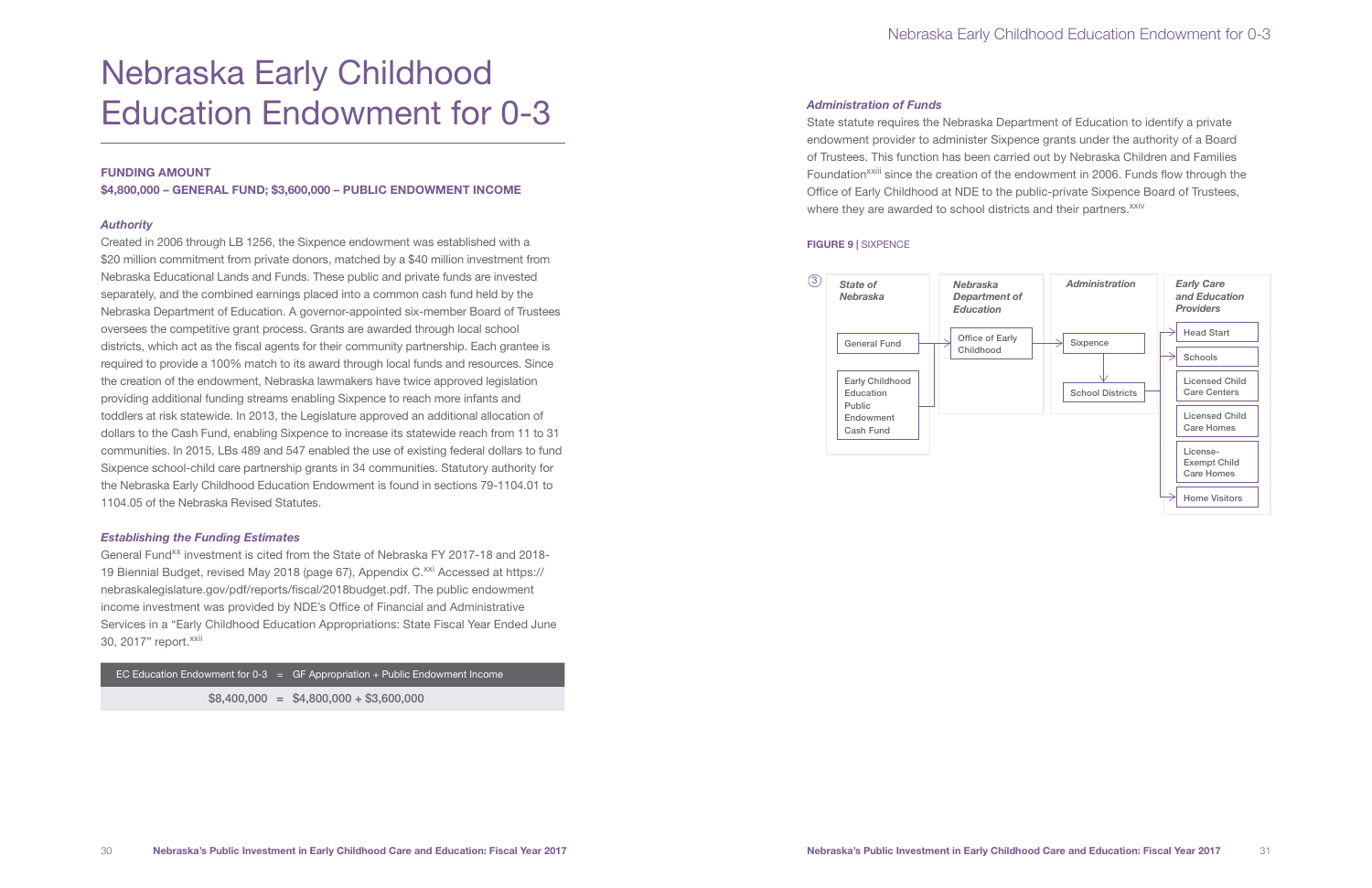# Nurturing Healthy Behaviors Appropriation

# Nurturing Healthy Behaviors Appropriation

### FUNDING AMOUNT \$384,000

### *Authority*

Through its biennial budget, the Nebraska Legislature appropriated general funds to the Nebraska Department of Education for Nurturing Healthy Behaviors beginning in 2014. This Nurturing Healthy Behaviors appropriation is separate and distinct from another effort (funded with CCDF quality funds) also called "Nurturing Healthy Behaviors." All CCDF funds are accounted for in the Child Care and Development Fund section found on pages 18-21 of this report. The Nurturing Healthy Behaviors appropriation dealt with in this section is administered by the Nebraska Department of Education.

#### *Establishing the Funding Estimates*



The General Fund appropriation amount was reported in the State of Nebraska FY 2017- 18 and 2018-19 Biennial Budget <sup>xxv</sup>. Of the \$400,000 total appropriation made in 2016-2017, 4% of the funds were utilized by the department for administrative purposes. The Nebraska State Board of Education approved the remaining \$384,000 to be invested in a program called "Rooted in Relationships."

Nurturing Healthy Behaviors  $=$  Appropriation – 4% Used for Administrative Purposes  $$384,000 = $400,000 - $16,000$ 

#### *Administration of Funds*

The Nurturing Healthy Behaviors appropriation makes up a portion of the public investment in "Rooted in Relationships," a public-private Nebraska initiative that builds the capacity of local communities to enhance the social-emotional development of young children up to age 8. Private funds established the project in 2013, with a state General Fund appropriation following in 2014 after initial promising results. Rooted in Relationships is currently at work in eight Nebraska counties.

#### FIGURE 10 | NURTURING HEALTHY BEHAVIORS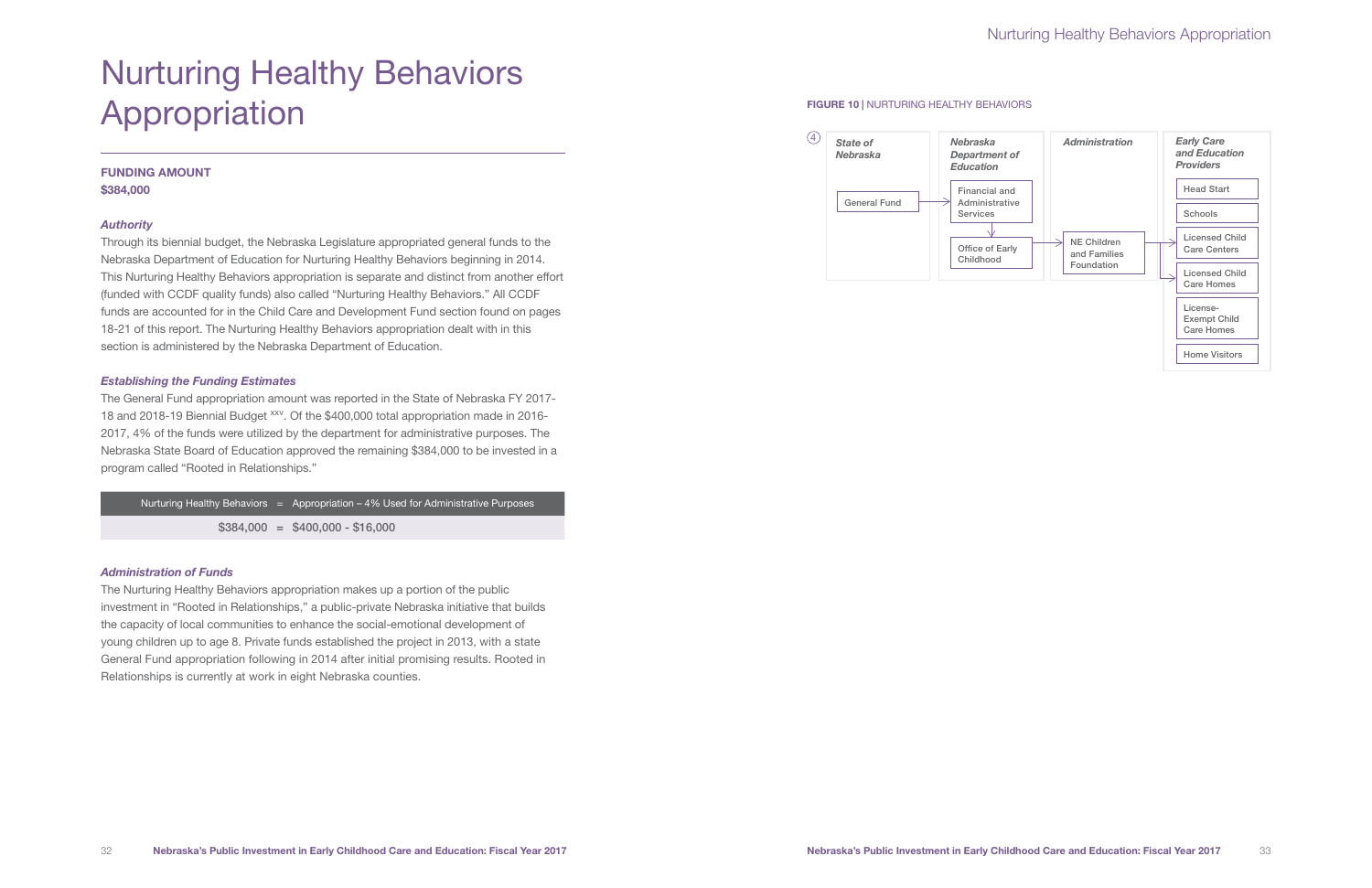# Nebraska Early Childhood **Grants**

### FUNDING AMOUNT *\$3,619,357*

#### *Authority*

The precursor to the Nebraska Early Childhood Education Grant Program, the Early Childhood Education Pilot Project Program was established with LB 567 in 1990 under the auspices of the Nebraska Department of Education. In 2001, LB 759 ended the pilot program, replaced it by establishing the Early Childhood Education Grant Program, and expanded the availability of funds to early childhood programs beyond those that were in the original pilot.<sup>xxvi</sup> Statutory authority for the Nebraska Early Childhood Education Grant Program is found within sections 79-1101 to 1104 and 79- 318 of the Nebraska Revised Statutes.

#### *Establishing the Funding Estimates*

Funding investment for the Nebraska Early Childhood Grants program was reported in the State of Nebraska FY 2017-18 and 2018-19 Biennial Budget.<sup>xxvii</sup> Of the \$3,770,164 line item for the Early Childhood Grant Program, \$3,619,357 was spent directly on the program. The remaining \$150,807 (4%) was spent on administration of the program and is counted in the "Nebraska Department of Education Administration of Early Childhood Programs" investment section of this report, found on page 38.

History Note: During FYs 2011-12 through 2015-16, the Legislature utilized a portion of lottery funds (the Education Innovation Fund) to finance the EC Grants program. In FY 2016-17, the Legislature determined the EC Grants program should be funded by the General Fund.

#### *Administration of Funds*

The Nebraska Department of Education, under the Office of Early Childhood, administers a grant program that funds school districts to support the development of children ages 3-5 in center-based programs run by the local school district or educational service unit. These NDE grant funds cover up to one-half of the total operating budget of a school district's early childhood program. Funding for the



remainder of the budget is secured by the local school district. Historically speaking, these grants fund part-time programs offered solely during the typical school year (August – May). Some schools offer full-day programs, but they continue to be limited to a school calendar year and are not year-round programs. All early childhood programs funded by these grants must operate in compliance with Rule 11 regulations. The fiscal agent for these grant funds may be a public school, consortium of schools, or educational service units. No funds are ever paid to families whose children are served in NDE Early Childhood grant-funded programs.

#### FIGURE 11 | EARLY CHILDHOOD GRANTS

## Nebraska Early Childhood Grants

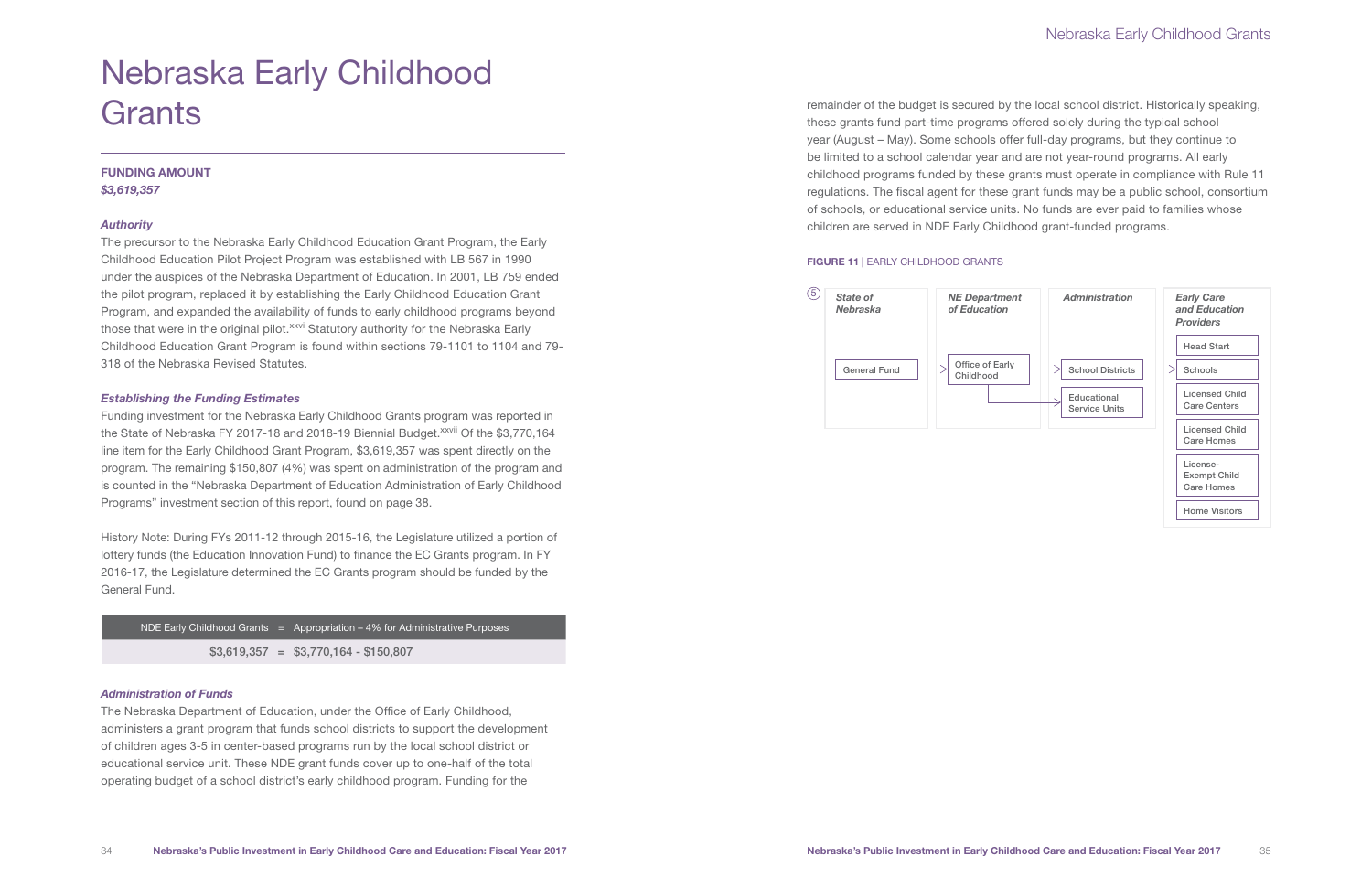# Early Childhood Provider Appropriations

### FUNDING AMOUNT *\$162,240*

#### *Authority*

Through its biennial budget, the Nebraska Legislature appropriates general funds for early childhood provider scholarships and bonuses to the Nebraska Department of Education.

#### *Establishing the Funding Estimates*

Funding investment for early childhood provider "scholarships and bonuses" was reported in the State of Nebraska FY 2017-18 and 2018-19 Biennial Budget.<sup>xxix</sup> Of the \$169,000 line items for early childhood provider appropriations (called StepUp Quality Scholarships and Bonuses in the state budget), \$162,240 was spent directly on the programs. The remaining \$6,760 (4%) was spent on administration of the program and is counted in the "Nebraska Department of Education Administration of Early Childhood Programs" investment section of this report, found on page 38.

# Provider Scholarships and Bonuses  $=$  Appropriation – 4% for Administrative Purposes  $$162,240 = $169,000 - $6,760$



#### *Administration of Funds*

Incentive bonuses and a limited number of scholarships are available to Nebraska early childhood providers seeking to improve the quality of the early learning experience they provide to young children. Incentive bonuses are offered through Step Up to Quality, jointly administered by the Nebraska Department of Health and Human Services and the Nebraska Department of Education. Providers must meet minimal quality standards in order to qualify. In addition, some scholarships are awarded by the Nebraska Association for the Education of Young Children to early care and education professionals completing coursework at a local college toward a degree in early childhood education.

#### FIGURE 12 | EARLY CHILDHOOD PROVIDER APPROPRIATIONS

# Early Childhood Provider Appropriations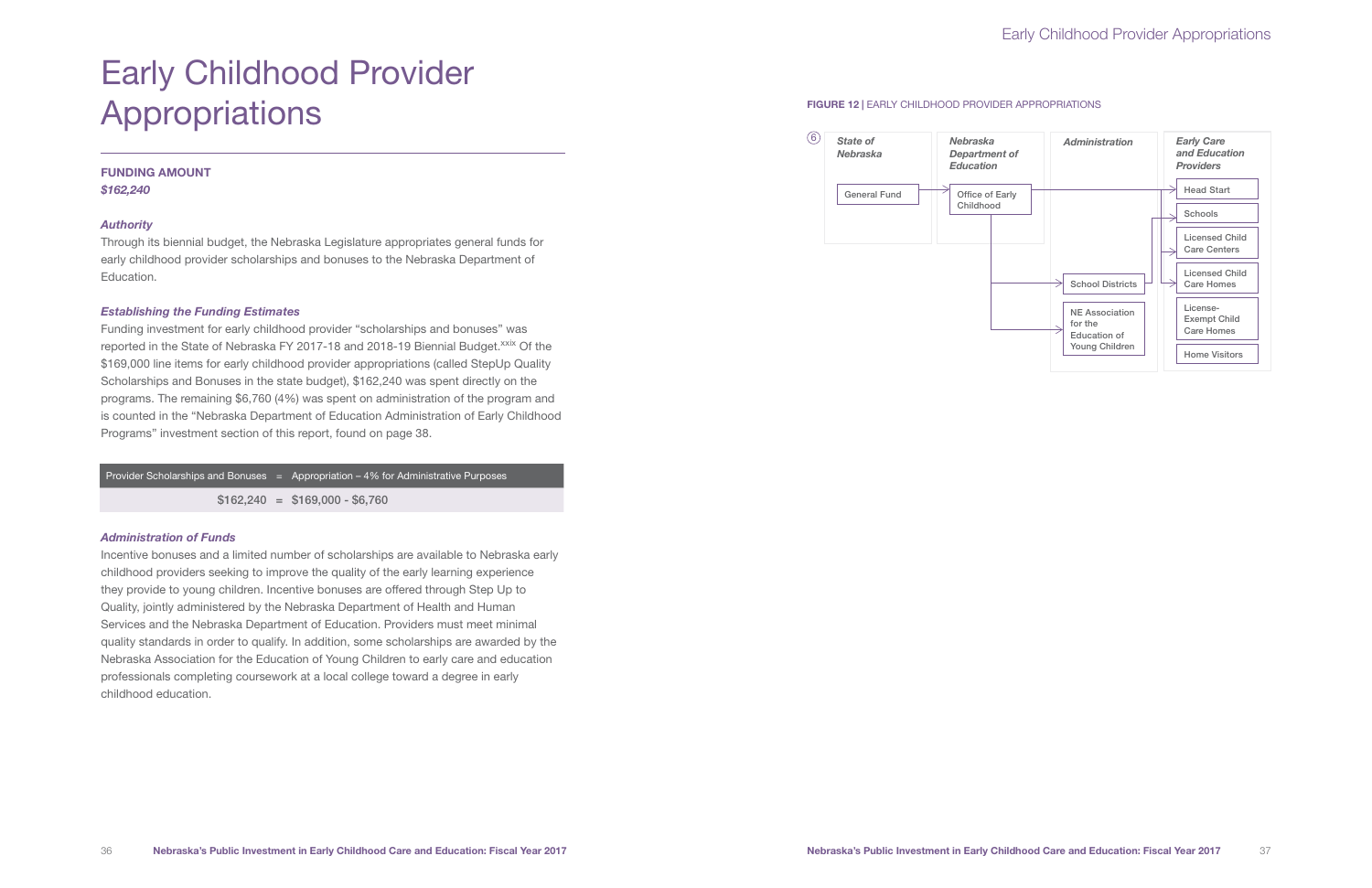Nebraska Revised Statute 79-303 states: The State Department of Education may provide for a system of charges for services rendered by the administrative support programs of the department to all other programs within the department. Such charges received for administrative support services shall be credited to the State Department of Education Revolving Fund, which fund is hereby created. Expenditures shall be made from such fund to finance the operation of the administrative support programs of the department in accordance with appropriations made by the Legislature.<sup>xxx</sup>

# Nebraska Department of Education Administration of Early Childhood Programs

#### FUNDING AMOUNT \$1,836,887

#### *Authority*

Funding investment for NDE Administration of Early Childhood Programs was provided by the Office of Financial and Administrative Services at the Nebraska Department of Education in the NDE "Early Childhood Education Appropriations: State Fiscal Year Ended June 30, 2017" report.<sup>xxxi</sup>

#### *Establishing the Funding Estimates*

#### *Administration of Funds*

Four percent of early childhood education appropriations to the Nebraska Department of Education are utilized for administration of early childhood education programs. These funds are found in Program 025 (Education Administration) of the NDE budget.

#### FIGURE 13 | NEBRASKA DEPARTMENT OF EDUCATION ADMINISTRATION OF EARLY CHILDHOOD

PROGRAMS

GF Approximation for Program 025 = Portion of ECE Approximations Allowed for Administration  
\n
$$
$1,836,887
$$

# Nebraska Department of Education Administration of Early Childhood Programs

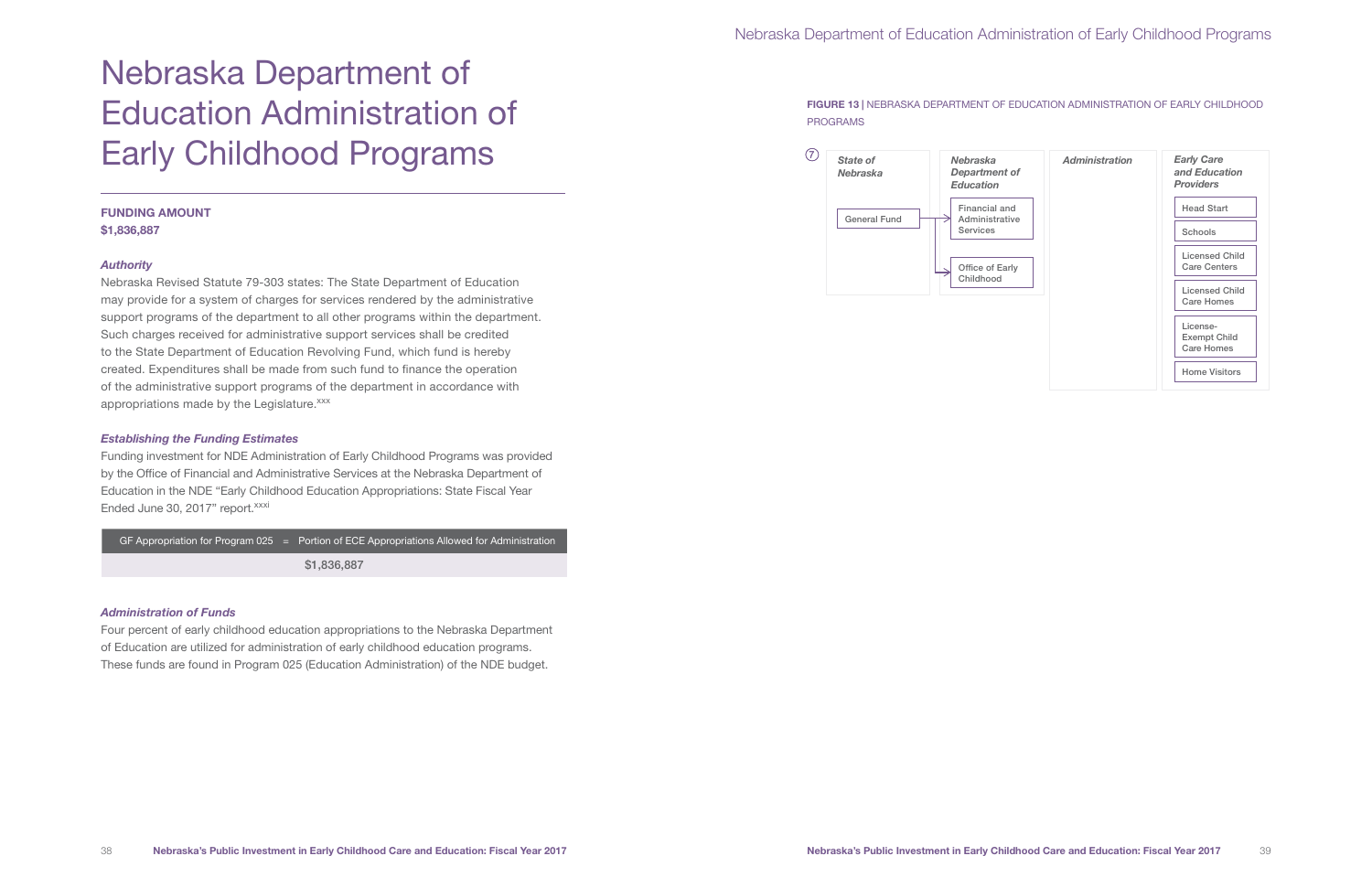Funds (noted as "flow-through provider fees" in this report) are fees collected from attendees of early childhood professional development trainings. These training fees are deposited into one of two cash funds<sup>xxxii</sup> and expended solely for the purpose of trainings. Statutory authority for the Early Childhood Program Training Cash Fund<sup>xxxiii</sup> is found in Nebraska Revised Statute 43-2607. Statutory authority for the State Department of Education Cash Fund<sup>xxxiv</sup> is found in Nebraska Revised Statute 79-1064.

# Nebraska Department of Education – Flow-Through Provider Fees

#### FUNDING AMOUNT \$35,000

#### *Authority*

Funding investment for NDE "flow-through provider fees" was provided by the Office of Financial and Administrative Services at the Nebraska Department of Education in the NDE "Early Childhood Education Appropriations: State Fiscal Year Ended June 30, 2017" report. XXXV

Flow-Through ECE Provider Fees = Cash Funds for Program 025

#### *Establishing the Funding Estimates*

#### *Administration of Funds*

The Early Childhood Training Center of the Nebraska Department of Education offers professional development opportunities for members of the early childhood workforce in seven geographical areas of the state. Many of these opportunities are funded by fees paid by attendees. These funds paid by attendees are expended solely for the purpose of trainings. None of these funds are retained by NDE for administrative purposes.

\$35,000

### FIGURE 14 | CASH FUNDS FLOW-THROUGH FEES

# Nebraska Department of Education – Flow-Through Provider Fees

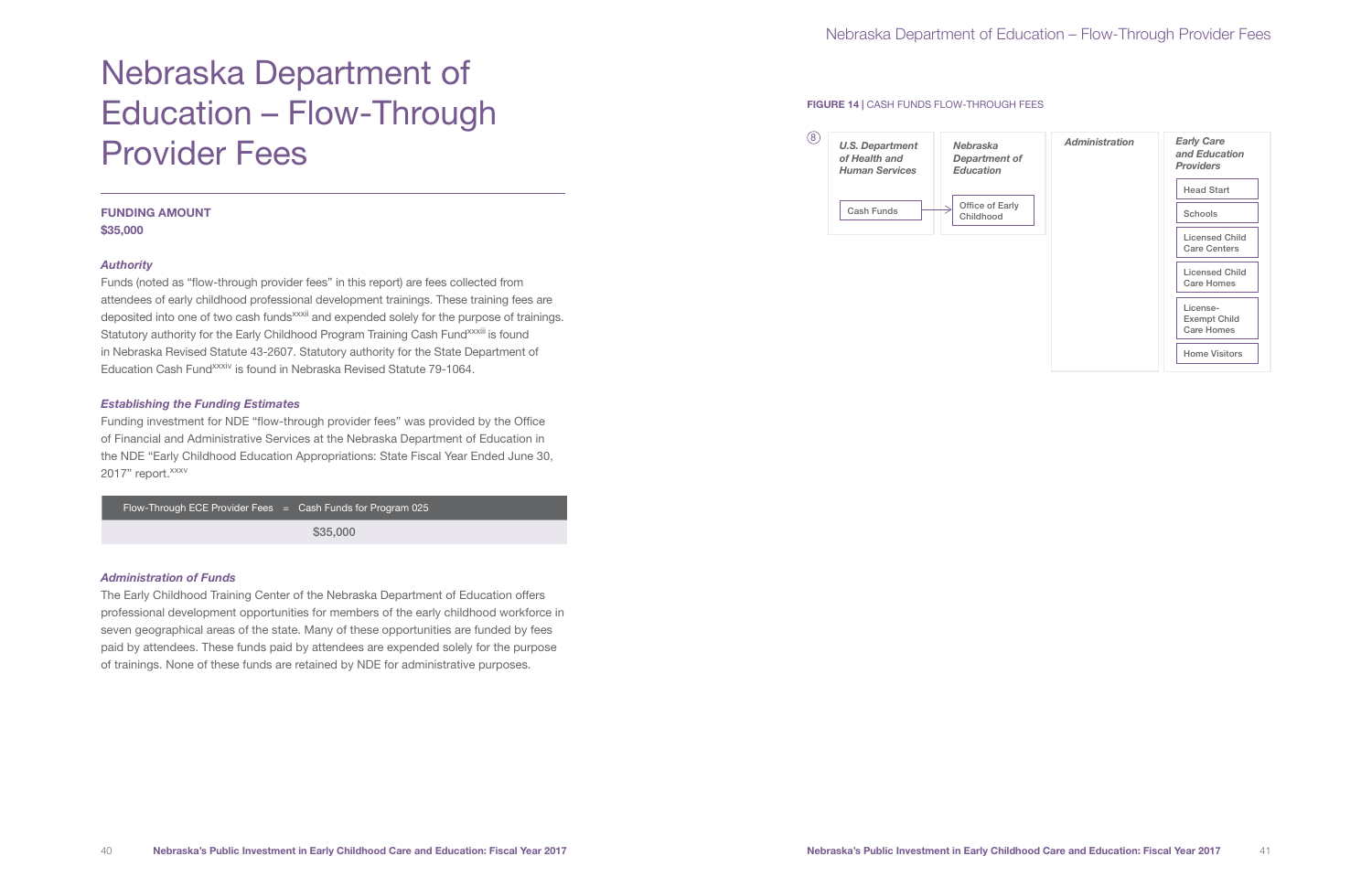# **The Overall Picture**

The following section provides an overall picture of the flow of public-sector funds through finance mechanisms to early care and education delivery.

### The Overall Picture

Nebraska received a total of \$134.7 million in federal funding that was allocated through five<sup>xxxvi</sup> financing mechanisms originating in three agencies—the U.S. Department of Health and Human Services, the U.S. Department of Agriculture, and the U.S. Department of Education. The State of Nebraska provided a total of \$76.7 million allocated through eight<sup>xxxvii</sup> finance mechanisms originating from three pools of money, the State General Fund, the Early Childhood Education Public Endowment Cash Fund (endowment income), and Cash Funds. The finance mechanisms funded from these sources are administered by two state agencies—the Nebraska Department of Health and Human Services and the Nebraska Department of Education. Mechanisms to finance early care and education have emerged through incremental policy changes targeted at specific goals. The resulting funding structures are often inflexible, siloed, and inefficient. A simplified illustration of the complexity inherent in financing a fragmented early care and education system is provided on pages 44-45.

Access to as many funding sources as possible is a lifeline to keeping early childhood program doors open and lights on, but the process of acquiring and braiding funds can be burdensome to maintain and complex to master. As illustrated in the figure, five of the six identified funding targets are recipients of funds from two or more sources and, in some instances, there is more than one pathway by which funds can flow to providers. For example, licensed child care centers can receive funds through six finance mechanisms and among those, federal CCDF funds have three distinct paths and CACFP funds have two. Schools have the most diversified funding base with nine finance mechanisms: Head Start providers, licensed child care centers and licensed child care homes each receive funds from six finance mechanisms, and license-exempt child care homes receive funds from three finance mechanisms. Home visitors are the only provider entity whose public funding comes from a single finance mechanism. Though there is risk associated with failing to diversify sources of income, braiding funding from multiple sources can be costly. The time and energy that professionals would otherwise make available to children and families must be devoted to the administrative task of securing and combining separate sources of funding to generate enough revenue to cover the cost of providing early care and education. There appears to be opportunity to streamline finance mechanisms in Nebraska's early care and education system while protecting the value of diverse revenue sources.

The Nebraska Early Childhood Workforce Commission articulated a vision for early childhood financing where Nebraska maximizes public-sector investments in early care and education by reducing the administrative burden of pursuing multiple finding sources, increasing coordination across government agencies, and aligning the receipt of funds to high-quality standards. Assessing progress toward this future includes periodic examination of each finance mechanism used to fund early care and education as well as a comprehensive assessment of public funding throughout the system. As such, this document serves as the first biennial report of Nebraska's early childhood public funding flow.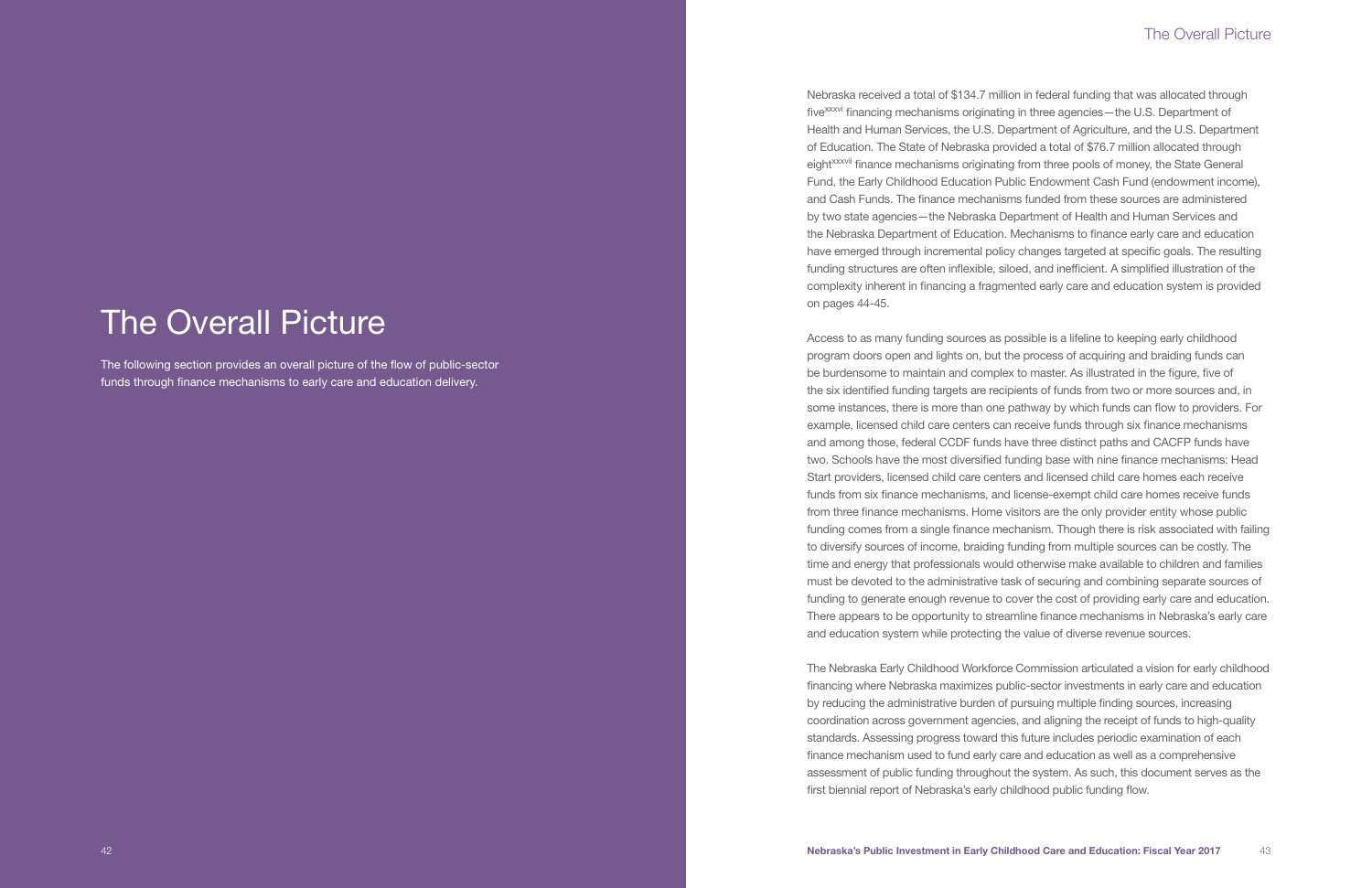#### FIGURE 15 | THE OVERALL PICTURE



| <b>Early Care and Education</b><br><b>Providers</b> |            |        |
|-----------------------------------------------------|------------|--------|
| <b>Head Start</b>                                   |            | 123356 |
| Schools                                             | 128452356  |        |
| <b>Licensed Child Care Centers</b>                  | 222330456  |        |
| <b>Licensed Child Care Homes</b>                    | 2223300456 |        |
| <b>License-Exempt Child Care Homes</b>              |            | 223(1) |
| <b>Home Visitors</b>                                |            | 3      |

| ead Start | Sixpence<br>(3)                                      |
|-----------|------------------------------------------------------|
| າsfer     | <b>Nurturing Healthy Behaviors</b><br>$\overline{4}$ |
|           | (5) Early Childhood Grants                           |
|           | <b>Provider Scholarships and Bonuses</b><br>(6)      |
|           | NDE 025 Administration<br>(7)                        |
|           | <b>NDE Flow-Through Fees</b><br>8)                   |
|           |                                                      |

# The Overall Picture



Finance mechanisms with funds originating at the federal level are indicated with a purple dot and those with funds originating at the state level are indicated with a white dot. Numbers within purple and white dots distinguish finance mechanisms from one another and are provided in the finance mechanism key.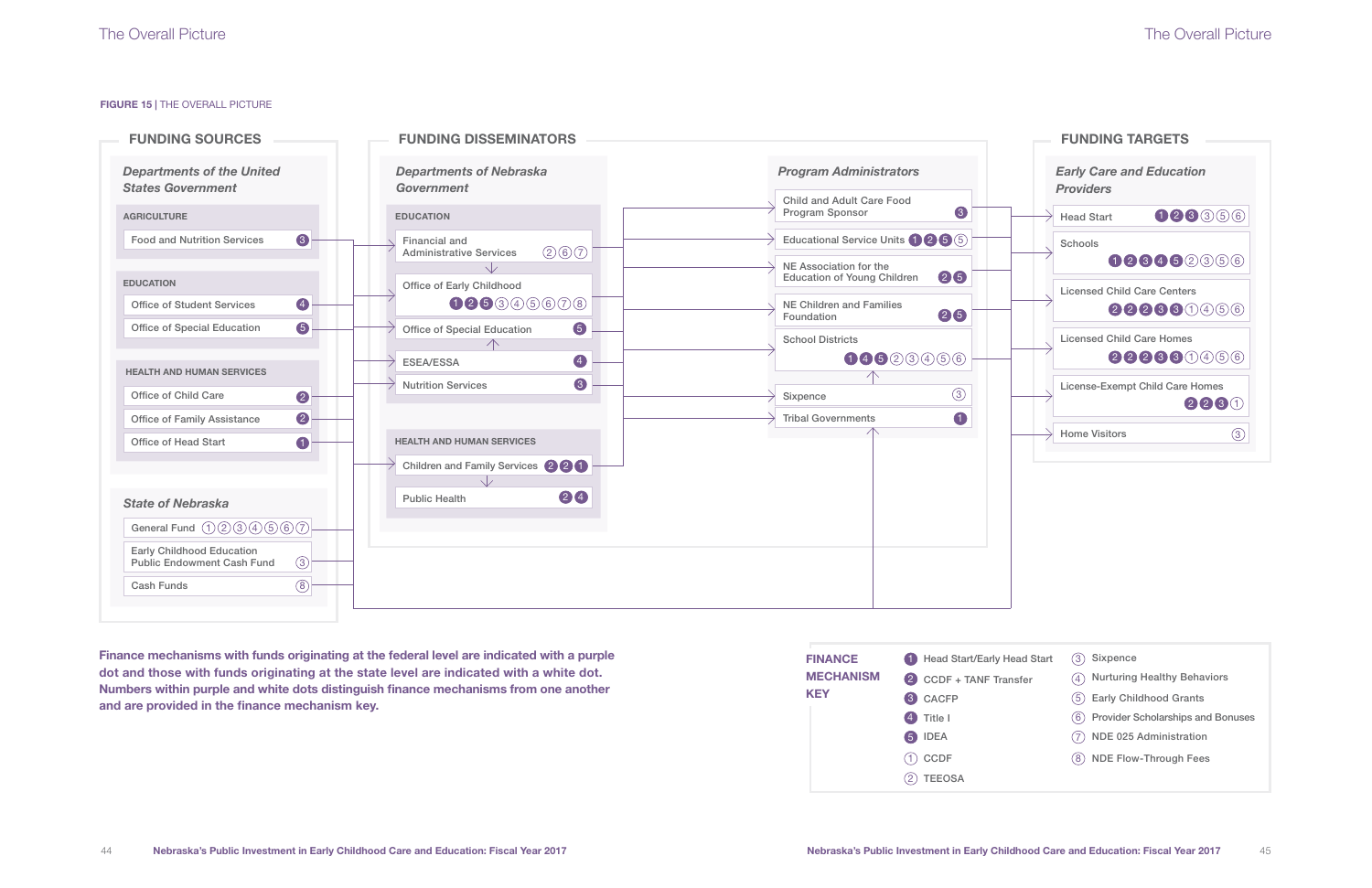# **Conclusion**

The Nebraska Early Childhood Workforce Commission articulated a vision in which Nebraskans elevate the early childhood workforce to a priority profession benefiting all children from birth through Grade 3, calling for making investments in early care and education professionals a priority. As a first step to understanding the level of investment needed, study authors employed a quality-oriented cost-based approach to establish an estimate of Nebraska's current public-sector investment across the three, broad, interdependent functions of the early care and education system: direct service delivery, workforce support, and quality assurance and improvement. By shifting to the cost-based approach, emphasis is placed on developing funding levels adequate to cover the cost of a system providing quality early care and education for all children instead of letting quality and access be determined by the level of funding available.

This technical report provides a detailed accounting of the methodology employed. Though data may be publicly available, establishing the portion of a budget line-item going to functions within the early care and education system is not possible without working collaboratively with state agency partners. Until indicators of these data are explicitly gathered, the best estimates available are based on assumptions made and the calculations applied to accessible data. The information provided in this report serves as documentation of the limits of available data.

In addition to establishing the funding estimates, state agency partners helped to document the path of each finance mechanism through the early care and education systems. Results of the research show, for fiscal year 2017, \$134.7 million was disseminated through six federal-level finance mechanisms and \$76.7 million was disseminated through nine state-level finance mechanisms. Tracking funding from the administrative source through the system to the entities ultimately receiving funds was an iterative process between study researchers and agency partners. The information presented in this technical report provides a window into the complexities of combining funding sources as many providers currently do.

In the report of its recommendations, the Nebraska Early Childhood Workforce Commission describes a future where Nebraska maximizes public-sector investments in early care and education by reducing the administrative burden of pursuing multiple funding sources, increasing coordination across government agencies, and aligning the receipt of funds to high-quality standards. Assessing progress toward this future must include systematic examination of each finance mechanism used to fund early care and education as well as a comprehensive assessment of public funding throughout the system. As such, this document serves as the first biennial report of Nebraska's early childhood public funding flow.

### Conclusion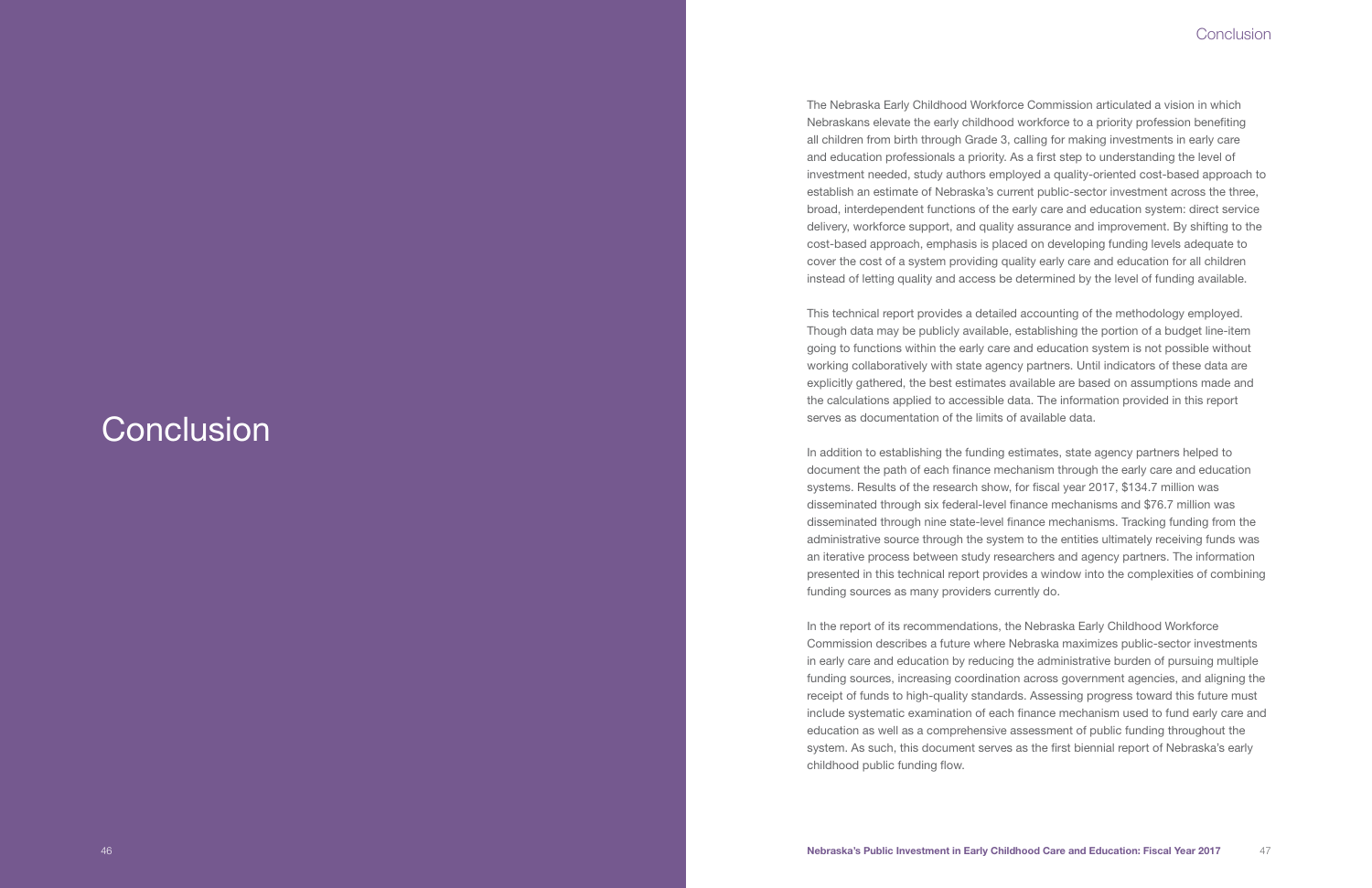i. Sarver, S.L., Huddleston-Casas, C.A., Charlet, C., & Wessels, R. (2020). Elevating Nebraska's Early Childhood Workforce: Report and Recommendations of the Nebraska Early Childhood Workforce Commission. Omaha, NE: Buffett Early Childhood Institute at the University of Nebraska.

ii. National Academies of Sciences, Engineering, and Medicine (2018). Transforming the Financing of Early Care and Education. Washington, DC: The National Academies Press.

iii. Head Start Program Facts (Fiscal Year 2017). U.S. Department of Health and Human Services, Administration for Children and Families, Office of Head Start. Accessed 4/8/19 at https:// eclkc.ohs.acf.hhs.gov/sites/default/files/pdf/hs-program-fact-sheet-2017.pdf

iv. Office of Child Care Fact Sheet. U.S. Department of Health and Human Services, Administration for Children and Families, Office of Child Care. Accessed 4/1/19 at https://www.

v. Personal communication with Child Care and Development Fund administrator: 4/4/19

vi. Child and Adult Care Food program website. Food and Nutrition Service, United States Department of Agriculture. Accessed 4/17/19 at https://www.fns.usda.gov/cacfp/child-and-

vii. Personal communication with the administrator of the Nutrition Services Office, Nebraska

viii. The path that CACFP funding follows was established collaboratively with the administrator of the Nutrition Service Office and the administrator of the Office of Early Childhood at the

ix. FY 17 Title I Grants to Nebraska. United States Department of Education. Accessed 4/17/19 at

- 
- 
- 
- acf.hhs.gov/occ/fact-sheet-occ
- (meeting), 5/9/19 (email).
- adult-food-care-program
- Department of Education: 2/27/19 (email).
- Nebraska Department of Education.
- https://www2.ed.gov/about/overview/budget/titlei/fy17/nebraska.pdf
- 
- Childhood in the Nebraska Department of Education.
- 
- overview/budget/statetables/17stbystate.pdf

x. Personal communication with the assistant director of the Office of Student and School Support and Services at the Nebraska Department of Education: 2/7/19 (email).

xi. The administrative path of funds was confirmed by the administrator of the Office of Early

xii. Individuals with Disabilities Education Act "About IDEA" webpage. United States Department of Education. Accessed 4/17/2019 at https://sites.ed.gov/idea/about-idea/

xiii. IDEA Part B, Section 619 investment found in Funds for State Formula-Allocated and Selected Student Aid Programs Report (pages 63-64). Accessed at https://www2.ed.gov/about/

# End Notes and References

## End Notes and References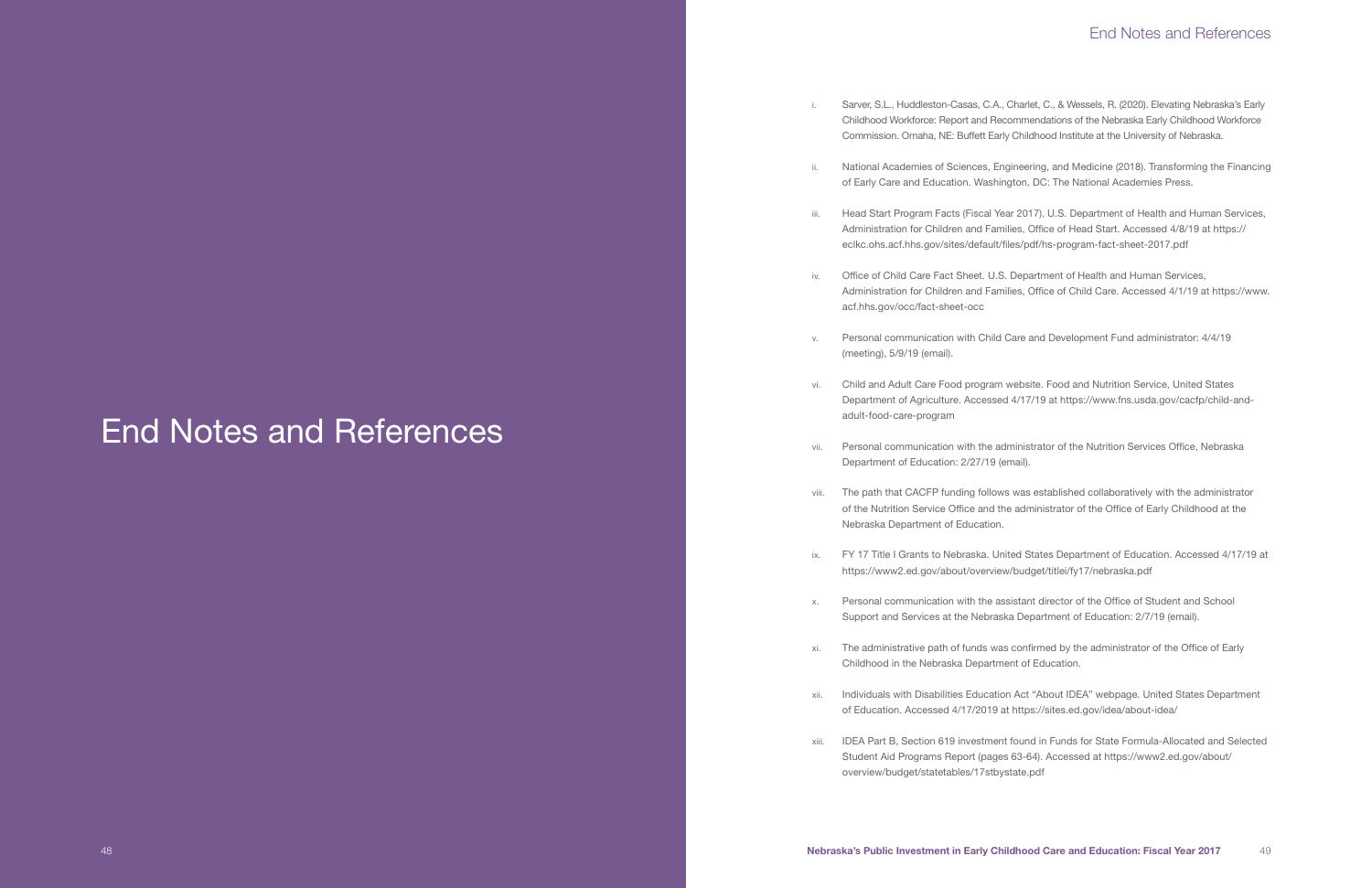### End Notes and References

xxv. State of Nebraska FY 2017-18 and 2018-19 Biennial Budget, revised May 2018 (page 67), Appendix C. https://nebraskalegislature.gov/pdf/reports/fiscal/2018budget.pdf

xxvi. School Finance website. Nebraska Council of School Administrators. Accessed 5/15/19 at

xxvii. State of Nebraska FY 2017-18 and 2018-19 Biennial Budget, revised May 2018 (page 67), Appendix C. Accessed at https://nebraskalegislature.gov/pdf/reports/fiscal/2018budget.pdf

xxviii. Early Childhood Education Grant Program – Ages 3-5 webpage. Nebraska Department of Education, Office of Early Childhood. Accessed 5/8/19 at https://www.education.ne.gov/oec/

xxix. State of Nebraska FY 2017-18 and 2018-19 Biennial Budget, revised May 2018 (page 67), Appendix C. https://nebraskalegislature.gov/pdf/reports/fiscal/2018budget.pdf

xxx. Nebraska Revised Statute 79-303. Accessed at https://www.nebraskalegislature.gov/laws/

xxxi. Personal communication with staff in the Office of Financial & Administrative Services,

- 
- http://schoolfinance.ncsa.org/2005-early-childhood-education
- 
- early-childhood-education-grant-program-ages-3-to-5/
- 
- statutes.php?statute=79-303
- Nebraska Department of Education: 1/31/19 (email).
- Fund.
- statutes.php?statute=43-2607
- statutes.php?statute=79-1064
- Nebraska Department of Education: 1/31/19 (email).
- TANF transfer funds and describes them as a single mechanism.
- income.

xxxii. The Early Childhood Program Training Fund and the State Department of Education Cash

xxxiii. Nebraska Revised Statute 42-2607. Accessed at https://www.nebraskalegislature.gov/laws/

xxxiv. Nebraska Revised Statute 79-1064. Accessed at https://www.nebraskalegislature.gov/laws/

xxxv. Personal communication with staff in the Office of Financial & Administrative Services,

xxxvi. Reported elsewhere as six finance mechanisms, the current report combines federal CCDF and

xxxvii. Reported elsewhere as nine finance mechanisms, the current report describes Sixpence as a single mechanism, combining funds from state general funds with funds from endowment

- xiv. Personal communication with fiscal director of the Office of Special Education at the Nebraska Department of Education: 2/13/19 (email).
- xv. Program Description of State Aid to Schools webpage. Nebraska Unicameral Legislature. Accessed 4/18/19 at https://nebraskalegislature.gov/app\_rev/uses/narr\_schools\_ stateaiddescrip.htm
- xvi. Early childhood students in TEEOSA are weighted as 0.6 (as opposed to K-12 students with a weight of 1.0).
- xvii. Unicameral Update: 2005 Session Review. Nebraska Unicameral Legislature. Accessed 4/18/19 at https://www.nebraskalegislature.gov/update/year-end%20issues/2005.pdf
- xviii. Early childhood calculated state aid and equalization aid amounts are taken from the Nebraska Department of Education's 2016/17 State Aid Certification "Inferred Calculated Early Childhood State Aid" document.
- xix. Sixpence Early Learning Fund, 2016-2018 Biennial Report to the Nebraska Legislature. Accessed 5/19/19 at https://www.singasongofsixpence.org/resources/resource-library.html
- xx. History Note: During FYs 2013-14, 2014-15, and 2015-16, the Legislature appropriated \$1 million in lottery funds (Education Innovation Fund) to Sixpence with LB 495. By FY 2016-17, lottery funds were no longer invested in Sixpence.
- xxi. Note: Of the \$5,000,000 line item for the Early Childhood Endowment, \$4,800,000 was spent directly on the program. The remaining \$200,000 (4%) was spent on administration of the program and is counted in the "Nebraska Department of Education Administration of Early Childhood Programs" investment section of this report, found on page 26.
- xxii. Personal communication with staff in the Office of Financial & Administrative Services, Nebraska Department of Education: 1/31/19 (email).
- xxiii. In addition to its grant management role, Nebraska Children coordinates a team of experienced professionals who offer expert guidance to funded community partnerships. This team delivers intensive, individualized support to grantees, enabling them to achieve and maintain high standards in teaching practice and program management. All programs funded through Sixpence are required to participate in a rigorous annual evaluation conducted by an independent research team. These evaluations measure children's developmental gains, improvements in parenting practice and family cohesion, and overall program quality.
- xxiv. Among all licensed child care centers, only Educare Centers, of which there are four, are eligible for Sixpence funding.

## End Notes and References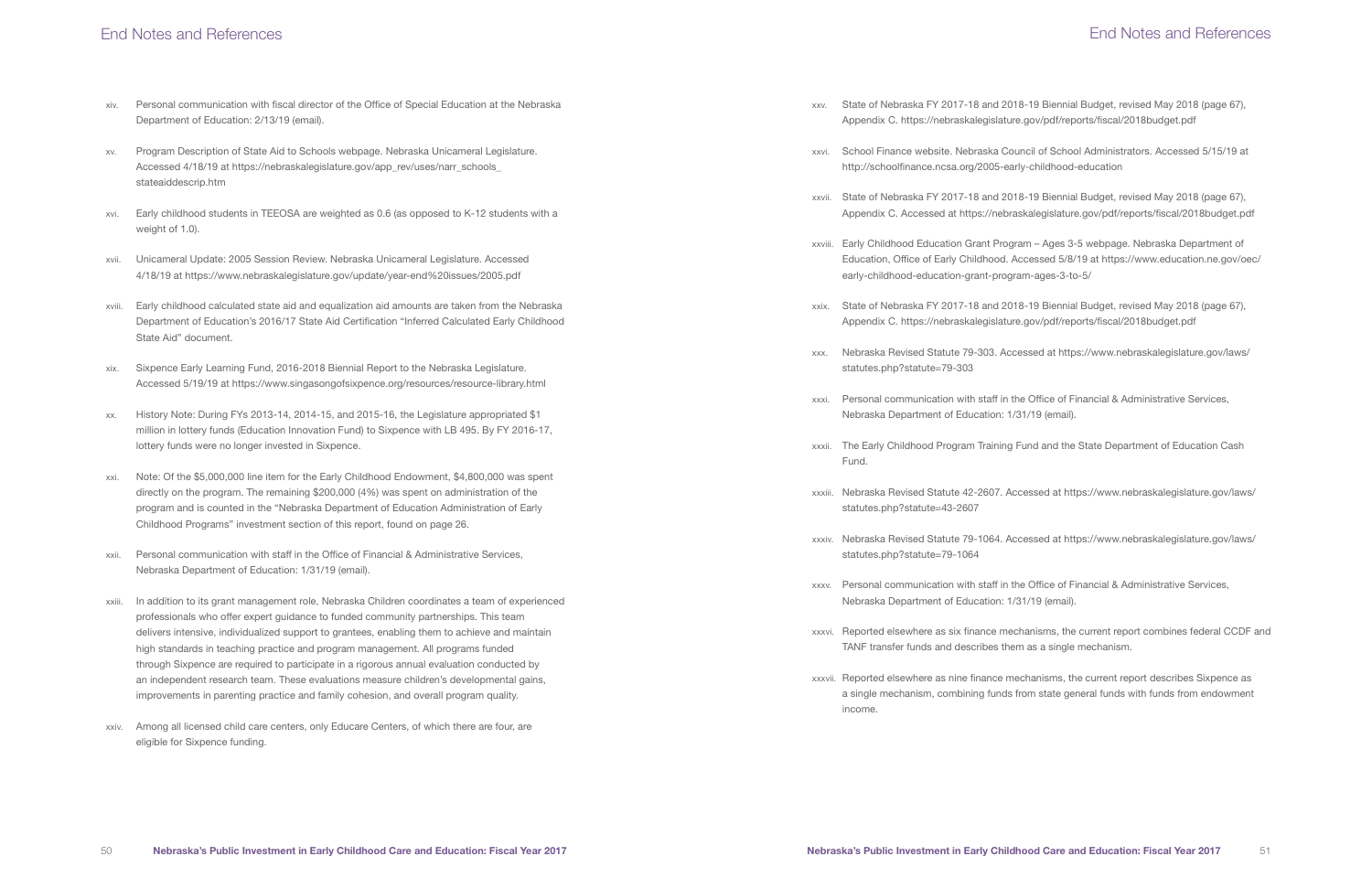Learn more buffettinstitute.nebraska.edu